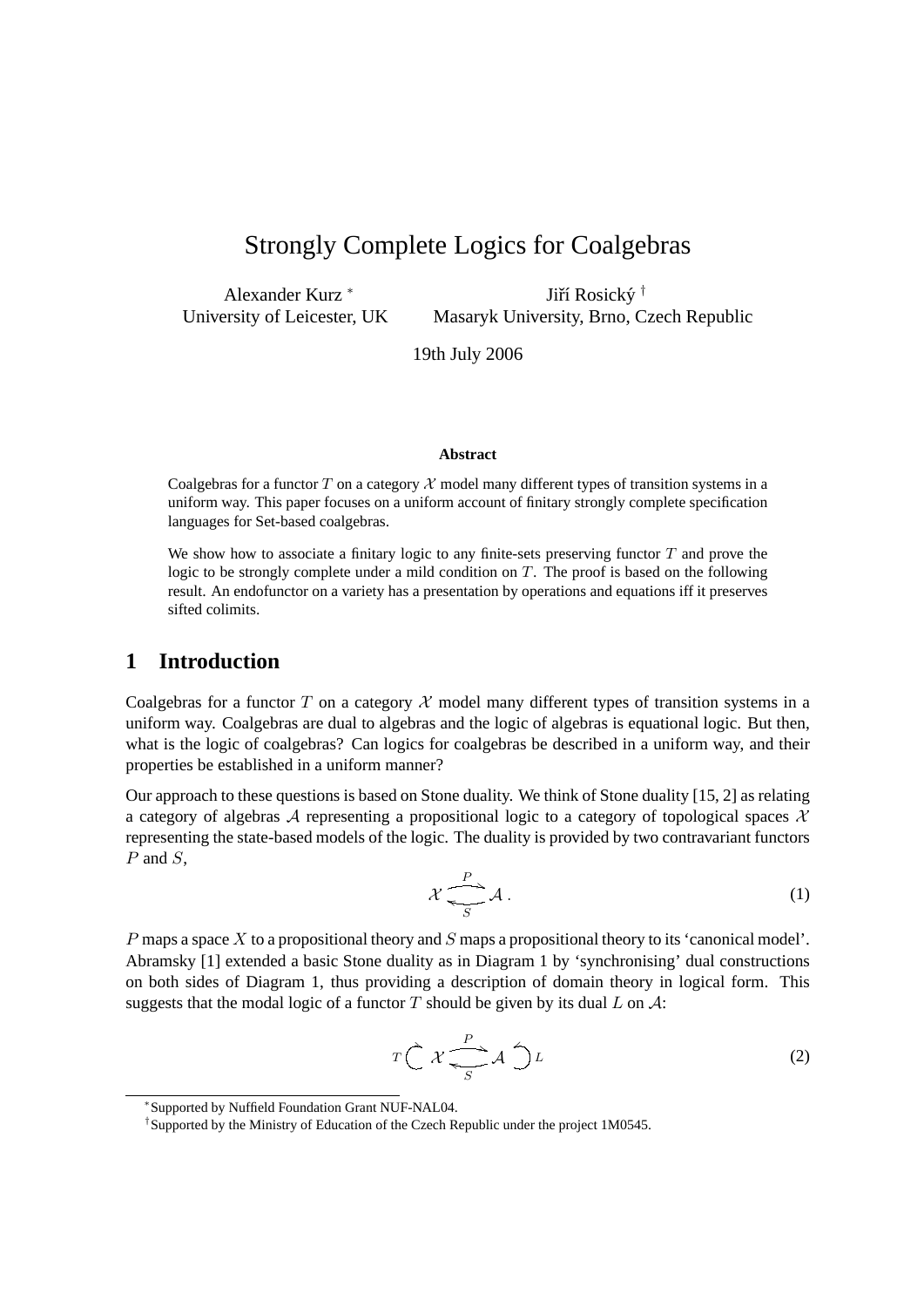Then the category of  $L$ -algebras is dual to the category of  $T$ -coalgebras and the initial  $L$ -algebra provides a propositional theory characterising  $T$ -bisimilarity. Moreover, if  $L$  can be presented by generators and relations, one inherits a proof system from equational logic which is sound and strongly complete. Thus, logics for  $T$ -coalgebras arise from presentations of the dual of  $T$  by generators and relations. We characterise those functors  $L$  on varieties  $A$  that have a finitary presentation.

Whereas the result above gives us logics for coalgebras, our next aim is to prove a strong completeness result for finitary logics for Set-coalgebras. The approach indicated in Diagram 2 can be applied to Set-coalgebras, but as the dual of Set is the category CABA of *complete* atomic boolean algebras, the corresponding logics are infinitary. Our solution is to consider two Stone dualities:

$$
Stone \longrightarrow BA \rightarrow L
$$
\n
$$
C Set \longrightarrow CABA
$$
\n(3)

The upper row is the duality between Stone spaces and Boolean algebras, accounting for (classical finitary) propositional logic. L describes an expansion of propositional logic by modal operators and axioms. The lower row is the duality where our Set-based  $T$ -coalgebras live. How can these two worlds be related?

 $\overline{T}$ 

The crucial observation is the following. BA is the Ind-completion of finite Boolean algebras, that is, the completion of finite Boolean algebras under filtered colimits; Set is the Ind-completion of finite sets; and finite sets are dual to finite Booleans algebras. In other words,  $Set^{op}$  is the Pro-completion of finite Boolean algebras, that is, the completion of finite Boolean algebras under cofiltered limits.

$$
L \stackrel{\frown}{\bigcap} BA \stackrel{P}{\xrightarrow{\qquad \qquad}} Set^{op} \stackrel{\frown}{\longrightarrow} T^{op}
$$
(4)  

$$
\stackrel{\frown}{BA_{\omega}} \cong Set_{\omega}^{op}
$$

If T preserves finite sets then we can associate a modal logic to T by defining L to be the continuous extension that agrees with  $T$  on finite sets. Moreover, we obtain a natural transformation

$$
\delta: LP \to PT
$$

giving the semantics to the logic by inducing a functor  $\tilde{P}$  : Coalg(T)  $\rightarrow$  Alg(L). Similarly, if T weakly preserves cofiltered limits, we obtain

$$
h:SL\to TS
$$

giving rise to a map on objects  $\tilde{S}$ : Alg $(L) \rightarrow \text{Coalg}(T)$ . From this, one obtains strong completeness: We can associate to any L-algebra A the coalgebra  $\tilde{S}A$ , which provides a counter example for each formula not holding in A.

**Summary of Results** Our main results are the following:

**1.** A functor on a variety A has a presentation iff it preserves sifted colimits.

**2.** Algebras over Ind-completions can be represented via algebras over Pro-completions.

**3.** To any functor on Stone that is determined by its action on finite Stone spaces, one can associate a finitary strongly complete modal logic that characterises T-bisimilarity.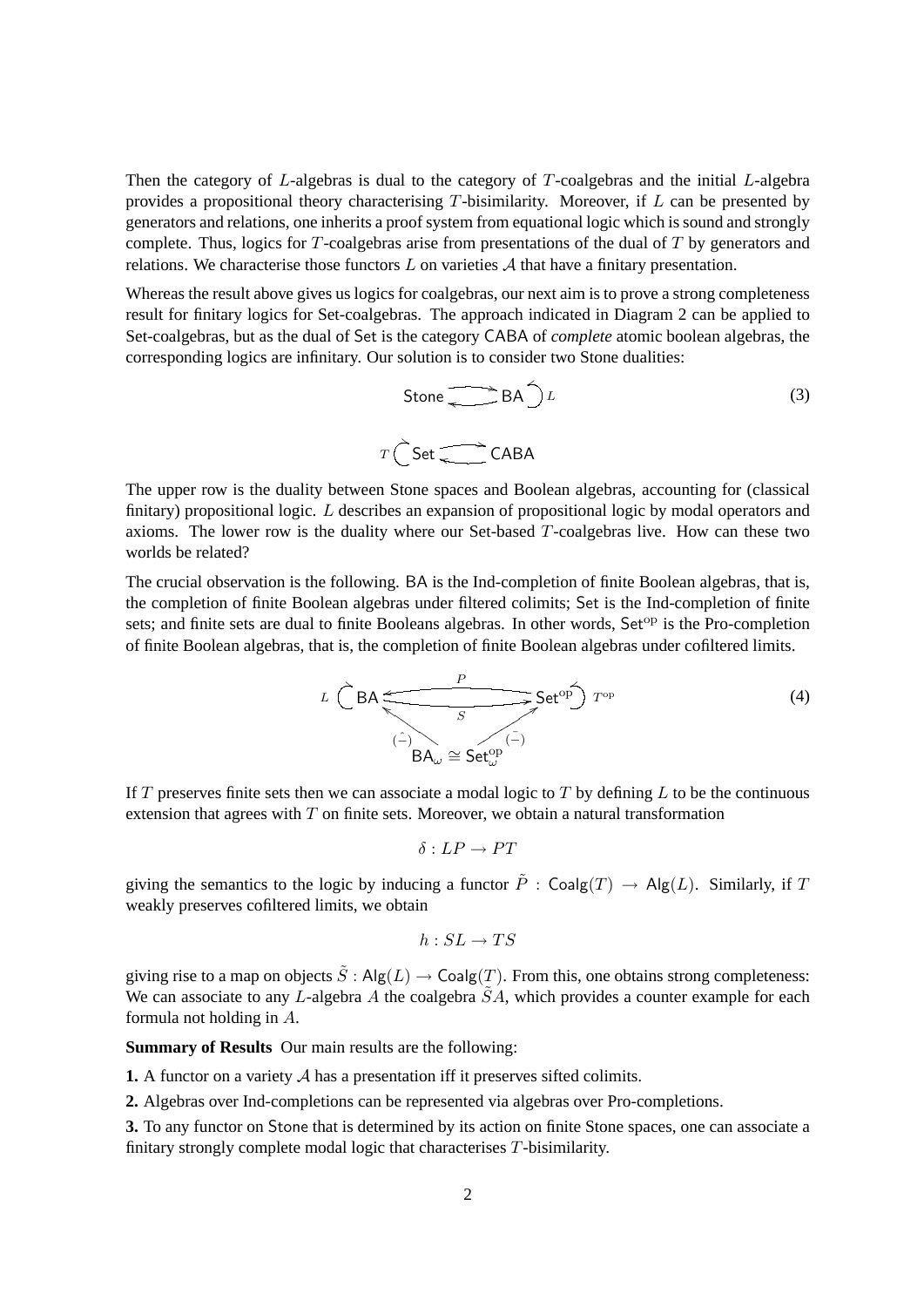**4.** To any functor on Set that preserves finite sets and weakly preserves cofiltered limits, one can associate a finitary strongly complete modal logic.

The first two results are of purely categorical nature and are treated in Sections 4 and 5. The next two results are essentially corollaries of the first two and are described in Sections 7 and 8. The last one generalises a result in modal logic known as bisimilarity-somewhere-else.

**Comparison with other approaches** In his seminal paper [24], Moss described a coalgebraic logic for any weak pullback preserving functor on sets, which to a large extent, answers our question for a parametric logic for coalgebras. But his solution has some drawbacks. First, the restrictions to sets and to weak-pullback preserving functors are essential to his approach. This prevents generalisations to logics for systems modelled in a domain theoretic (ie topological) setting. And it prevents extensions to situations where the modal law  $\Box \varphi \land \Box \psi \rightarrow \Box (\varphi \land \psi)$  does not hold. This is typically the case in logics for games where one takes  $\square \varphi$  to mean that the player can play some move that restricts the opponent to moves after which  $\varphi$  holds. Second, Moss's logic does not provide modalities to decompose the structure of T, which is needed to allow for a flexible specification language. Related to this, there is no proof system and no completeness result.

To address these issues, attention was focused on special classes of functors given by a restricted number of type constructors for which logics were built in an ad hoc manner [22, 27, 14]. Pattinson [25] showed that these languages with their ad hoc modalities arise from modal operators given by certain natural transformations, called predicate liftings, associated with the functor  $T$ . Schröder [29] investigates the logics given by all predicate liftings of finite arity and shows that these logics are expressive for finitary functors T. This restriction to finitary functors excludes traditional transition systems. Moreover, it is not clear how this approach generalises to topological and domain theoretic settings.

Our approach does not suffer any of these drawbacks. On the other hand, for Set-functors, we restrict attention to those that preserve finite sets and weakly preserve cofiltered limits. As we will explain, this is justified by focussing on strong completeness results.

The observation that all logics given by predicate liftings correspond to a functor  $L$  on BA was made in [19]. That functors that have a presentation give rise to a logic for coalgebras was noted in [10]. Here we give a characterisation of the functors which have presentations. The process of taking a finite set preserving functor and extending it to BA, and hence to Stone, is related to a construction in Worrell [33] where a Set-functor is lifted to complete ultrametric spaces.

# **2 Algebras and Coalgebras**

Given a functor L on a category A, an L-algebra (notation:  $(A, \alpha)$  or just  $\alpha$ ) is an arrow  $\alpha : LA \to A$ . A morphism  $f : \alpha \to \alpha'$  is an arrow  $f : A \to A'$  such that  $f \circ \alpha = \alpha' \circ Lf$ .

The category of algebras for a signature  $\Sigma$  and equations E is defined as usual (in particular, carriers are sets) and denoted by  $\text{Alg}(\Sigma, E)$ . We say that a category A, equipped with a forgetful functor  $U : A \rightarrow$  Set, has a *presentation* if there exists a signature  $\Sigma$  and equations E such that A is concretely isomorphic to Alg( $\Sigma, E$ ). A (or more precisely  $U : A \rightarrow$  Set) is *monadic* (over Set) iff A has such a presentation and  $U : A \rightarrow$  Set has a left adjoint.

A functor is *finitary* if it preserves filtered colimits. An object  $K$  of a category  $K$  is *finitely presentable* if its hom-functor hom $(K, -) : \mathcal{K} \to$  Set is finitary. In Set, the finitely presentable objects are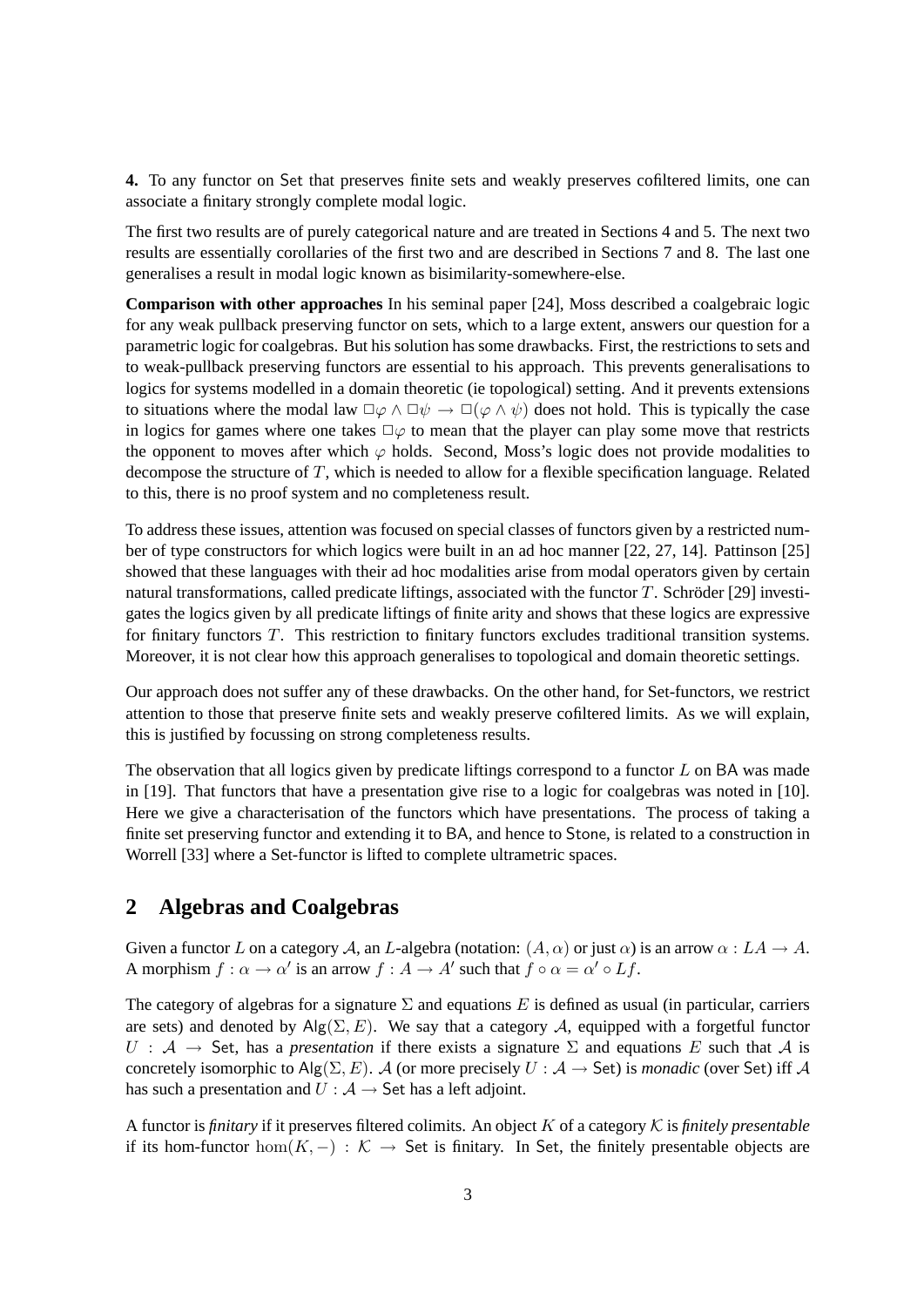precisely the finite sets and in  $\text{Alg}(\Sigma, E)$  they are the algebras described by a finite set of generators and a finite set of relations.

A category monadic over Set is called a *variety* if it has a set of finitely presentable objects and every object is a filtered colimit of these. This is the case whenever all operations in  $\Sigma$  are of finite arity. We are particularly interested in the variety BA of Boolean algebras and in the variety DL of distributive lattices (with top and bottom elements).

Given a functor T on a category X, a T-coalgebra (notation:  $(X, \xi)$  or just  $\xi$ ) is an arrow  $\xi : X \to TX$ in X. A morphism  $f : \xi \to \xi'$  is an arrow  $f : X \to X'$  such that  $Tf \circ \xi = \xi' \circ f$ .

Throughout the paper it will be the case that X is the category Set or some category of topological spaces. It makes therefore sense to speak of the elements, or *states*, of some  $X \in \mathcal{X}$ . We say that two states  $x, x'$  of  $\xi : X \to TX$  and  $\xi' : X' \to TX'$  are behaviourally equivalent or *bisimilar* if there are coalgebra morphisms f, f' with  $f(x) = f'(x')$ . This notion of bisimilarity avoids the problems of Aczel and Mendler [4] bisimulations, which do not work properly if  $T$  does not preserve weak pullbacks. It goes back to Aczel and Mendler [4], who use it to generalise the final coalgebra theorem of Aczel [3] by removing the assumption of weak-pullback preservation.

## **3 Sifted Colimits Preserving Functors**

Since a variety  $A$  can be built from its finitely presentable algebras by using filtered colimits, filtered colimits preserving functors  $L : A \rightarrow A$  are fully determined by their values on finitely presentable algebras. The latter form a small part of K in the sense that, up to an isomorphism, there is only a set of them.

Filtered colimits are precisely those which commute in sets with finite limits. Thus they stem out from the doctrine of finite limits while varieties are given by the doctrine of finite products, see Lawvere [23]. It is therefore natural to consider colimits which commute in sets with finite products. These colimits are called *sifted colimits*. They were studied in [6] and the main result is that any variety can be built up from its strongly finitely presentable algebras by using sifted colimits. Here, an algebra A is *strongly finitely presentable* if  $hom(A, -) : \mathcal{A} \to \mathsf{Set}$  preserves sifted colimits. These algebras coincide with finitely presentable (regular) projective algebras, ie with retracts of finitely generated free algebras. Any filtered colimit is of course sifted. Another important kind of sifted colimits are reflexive coequalizers (a parallel pair of arrows  $f, g$  is reflexive if there is t with  $ft = gt = id$ ). Reflexive coequalizers include coequalizers of equivalence relations.

Sifted colimits preserving functors  $L : A \rightarrow A$  are fully determined by their values on finitely generated free algebras. Their algebraic character is documented by the next result; recall that for a functor L preserving filtered colimits,  $\text{Alg}(L)$  is only locally finitely presentable.

**Theorem 3.1.** Let A be a variety and  $L : A \rightarrow A$  preserve sifted colimits. Then  $\text{Alg}(L)$  is a variety.

 $\Box$ 

*Proof.* Analogous to [5, Remark 2.75] using [7, 1.4.19].

The following result is a consequence of the fact that every finitely presentable algebra is a reflexive coequalizer of finitely generated free algebras.

**Proposition 3.2.** Let A be a variety and  $L : A \rightarrow A$  preserve filtered colimits and reflexive coequal*izers. Then* L *preserves sifted colimits.*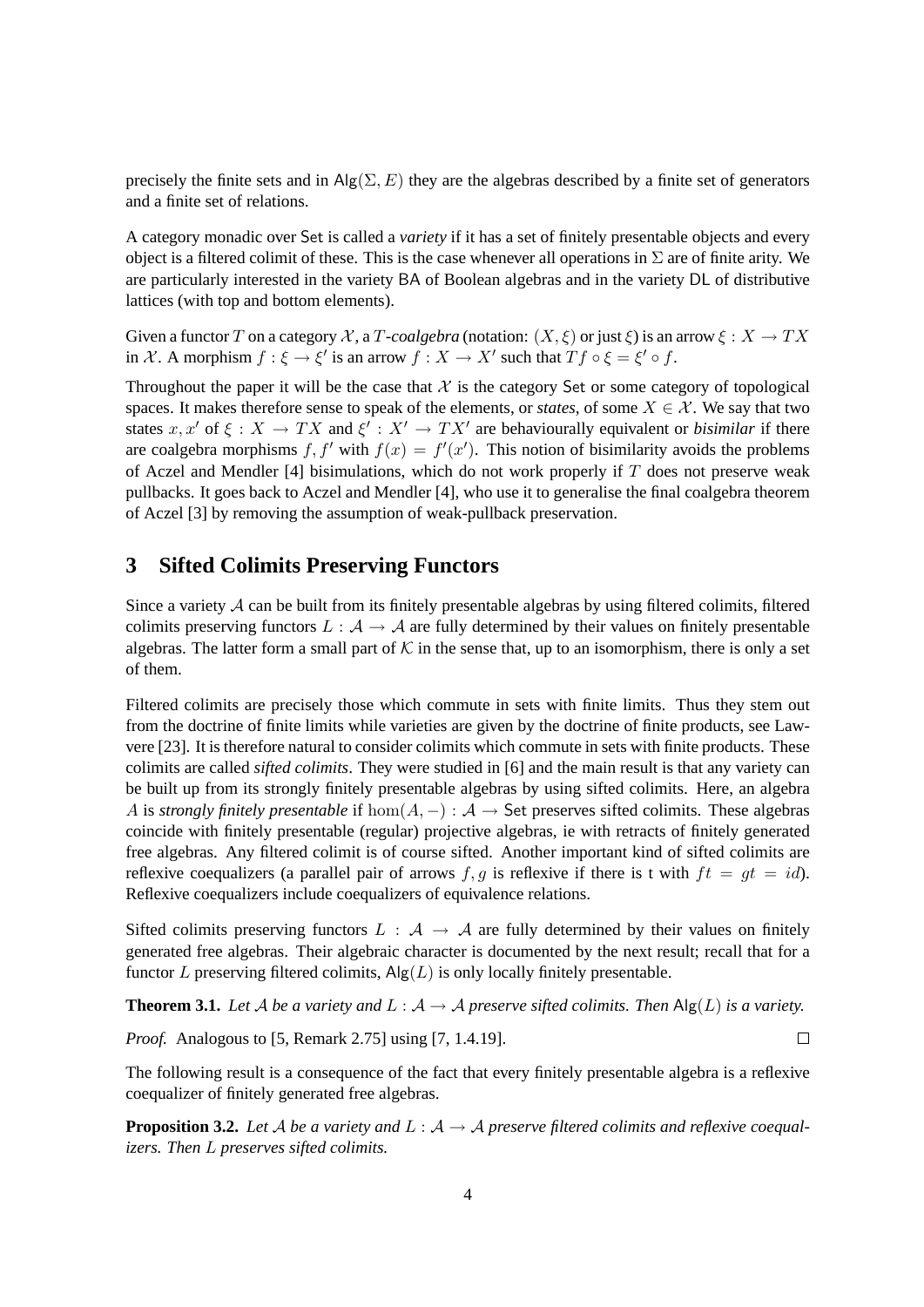*Proof.* Let  $A_{fp}$  be the full subcategory of A consisting of finitely presentable objects and  $A_{sfp}$  be the full subcategory of A consisting of strongly finitely presentable objects. Following [6, 2.3.(2)],  $A_{fp}$  is the (free) closure of  $A_{sfp}$  under reflexive coequalizers. Thus L is uniquely determined by its restriction  $L_{sfp}$  on  $A_{sfp}$ . Since A is a (free) closure of  $A_{sfp}$  under sifted colimits,  $L_{sfp}$  has a unique extension  $L' : A \rightarrow A$  preserving sifted colimits. Since both reflexive coequalizers and filtered colimits are sifted colimits, we have  $L' = L$ . Hence L preserves sifted colimits.  $\Box$ 

In some very simple but important varieties like sets or linear spaces, every finitely presentable algebra is projective. As a consequence we get the next result which, in particular, implies that  $\text{Alg}(L)$  is a variety.

**Proposition 3.3.** *Let* A *be a variety such that every finitely presentable algebra is projective. Then any functor*  $L : A \rightarrow A$  *preserving filtered colimits preserves sifted colimits.* 

The previous proposition can be extended to boolean algebras. In fact, the trivial Boolean algebra 1 is the only finitely presentable that is not projective.  $\mathbb{1}$  is the reflexive coequalizer

$$
F1 \xrightarrow{o} F0 \xrightarrow{s} 1
$$
 (5)

where F is the left adjoint to the forgetful functor  $BA \rightarrow Set$ , i maps the generator to the top, and o maps the generator to the bottom. If  $L : BA \rightarrow BA$  preserves filtered colimits and the above coequalizer, then L preserves sifted colimits.

**Proposition 3.4.** For any filtered colimit preserving functor  $L : BA \rightarrow BA$  there is a sifted colimit *preserving functor*  $L'$  :  $BA \rightarrow BA$  *such that*  $L$  *and*  $L'$  *are isomorphic when restricted to the full subcategory of* BA *without* 1*. Moreover*,  $\text{Alg}(L) = \text{Alg}(L').$ 

*Proof.* Define  $L' = L$  on the full subcategory of BA not containing 1, and  $L'$ 1 such that  $L'$  preserves the coequalizer s in (5). Since there are no arrows  $\mathbb{1} \to A$  other than the identity, we only have to define L' on arrows  $h: A \to \mathbb{I}$ ,  $A \neq \mathbb{I}$ . Choose an arrow  $f: A \to F0$  and define  $L'h = L's \circ L'f$ . This does not depend on the choice of f. Indeed, for another arrow  $g : A \to F0$ , there is  $k : A \to F1$ such that  $i \circ k = f, o \circ k = g$ . Finally, the proof that L' preserves sifted colimits is essentially the same as the one of Proposition 3.2.  $\Box$ 

The proposition shows that as far as we are concerned with algebras over BA, we can assume any finitary functor to preserve sifted colimits.

# **4 Presenting Functors on Varieties**

We show that sifted colimits preserving functors are precisely those that can be presented by finitary operations and equations in finite sets of variables.

#### **4.1 Presentations of algebras and functors**

An algebra A in a variety A with forgetful functor  $U : A \rightarrow$  Set is said to be presented by generators G and relations  $R \subseteq UFG \times UFG$  if A is the coequalizer

$$
FR \frac{\pi_1^{\sharp}}{\pi_2^{\sharp}} FG \xrightarrow{q} A. \tag{6}
$$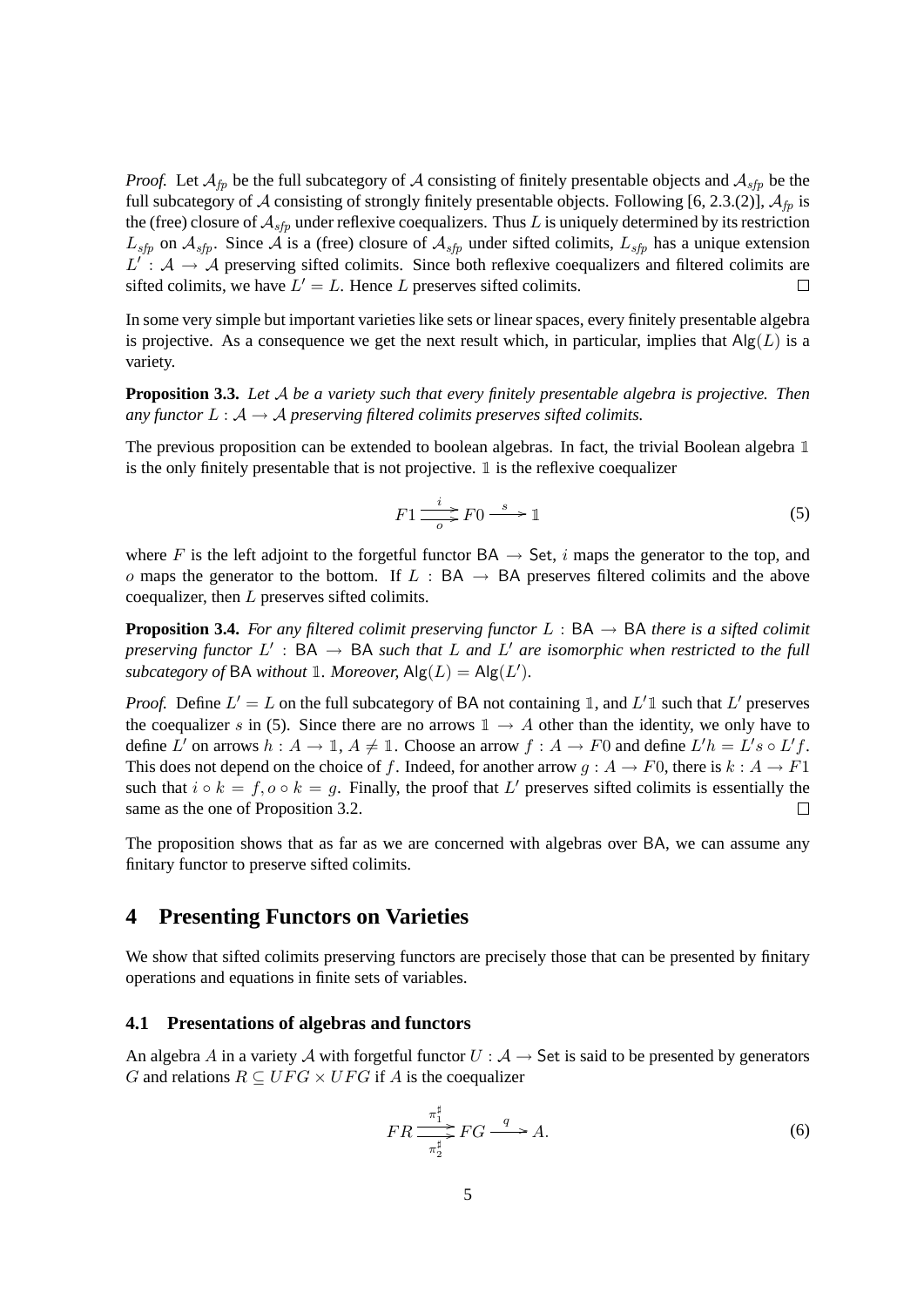where F is left-adjoint to U and  $\pi_1^{\sharp}$  $_{1}^{\sharp},\pi_{2}^{\sharp}$  $\frac{1}{2}$  come from the projections from R to  $UFG$ . Each algebra A is presented by its canonical presentation which has as set of generators  $UA$  and as relations the kernel of the counit  $\varepsilon_A : FUA \to A$ .

Following [10], we define analogously the notion of a functor  $L : A \rightarrow A$  having a presentation by operations and equations. The generators  $GUA$  of  $LA$  are given by a Set-functor  $GX = \coprod_{k < \omega} G_k \times G_k$  $X^k$ . The elements of  $G_k$  are the k-ary operations. Relations are now induced by equations over finite sets V of variables, which are instantiated using valuations  $v : V \to UA$ . The point of (7) below is that it generalises (6) in such a way that the generators and relations defining  $LA$  depend uniformly on A.

**Definition 4.1 ([10]).** A finitary presentation by operations and equations of a functor is a pair  $\langle G, E \rangle$ where  $G : \mathsf{Set} \to \mathsf{Set}$ ,  $GX = \coprod_{k < \omega} G_k \times X^k$  and  $E = (E_V)_{V \in \omega}$ ,  $E_V \subseteq (UFGUFV)^2$ . The functor L presented by  $\langle G, E \rangle$  is the joint coequalizer

$$
FE_V \xrightarrow{\pi_1^{\sharp}} FGUFV \xrightarrow{FGUv} FGUA \xrightarrow{q_A} LA
$$
 (7)

where V ranges over finite cardinals and v over morphisms (valuations of variables)  $FV \to A$ .

**Example 4.2.** A modal algebra, or Boolean algebra with operator (BAO), is the algebraic structure required to interpret (classical) modal logic which consists of propositional logic plus a unary modal operator  $\Box$  preserving finite conjunctions. Modal algebras are therefore algebras for the functor  $L$ : BA  $\rightarrow$  BA, where LA is defined by generators  $\Box a, a \in A$ , and relations  $\Box \top = \top$ ,  $\Box(a \land a') =$  $\Box a \wedge \Box a'$ . That is,  $GX = X$ ,  $E_V = \emptyset$  for  $V \neq 2$ ,  $E_2 = \{\Box \top = \top, \Box(v_0 \wedge v_1) = \Box v_0 \wedge \Box v_1\}.$ 

- **Remark 4.3.** 1. That the generators appear now as a functor expresses that the same generators (the  $\Box$  in the example above) are used for all LA. Similarly, the coequalizer (7) is expressed using equations in variables  $V$ , that is, the same relations are used for all  $LA$ . In  $E_V \subseteq (UFGUFV)^2$  the inner UF allows for the conjunction in  $\square(v_0 \wedge v_1)$  whereas the outer UF allows for the conjunction in  $\Box v_0 \wedge \Box v_1$ . Finally, note that relationship between the operator  $\Box$  and the boolean operators can not be expressed by a distributive law between L and UF as L is not defined on sets but only on algebras.
	- 2. In the works of [25, 19, 29] 'modal axioms of rank 1' play a prominent role. These are exactly those which, considered as equations, are of the form  $E_V \subseteq (UFGUFV)^2$ .

Before we come to the main consequence of the definition, let us point out the useful fact:

**Proposition 4.4.** *Consider a functor* L *on a variety* A*. If* L *has a presentation then* L *preserves surjective morphisms and injective morphisms.*

The main point of the definition is that one obtains a presentation of  $\text{Alg}(L)$  from a presentation of A and from a presentation of L.

**Theorem 4.5 ([10]).** *Let*  $A \cong Alg(\Sigma_A, E_A)$  *be a variety and*  $\langle \Sigma_L, E_L \rangle$  *a finitary presentation of*  $L: \mathcal{A} \to \mathcal{A}$ . Then  $\text{Alg}(\Sigma_{\mathcal{A}} + \Sigma_L, E_{\mathcal{A}} + E_L)$  is isomorphic to  $\text{Alg}(L)$ , where equations in  $E_{\mathcal{A}}$  and  $E_L$ *are understood as equations over*  $\Sigma_A + \Sigma_L$ *.* 

- **Remark 4.6.** 1. The logical significance of theorem is that it ensures that the Lindenbaum algebra for the signature  $\Sigma_A + \Sigma_L$  and the equations  $E_A + E_L$  is the initial L-algebra.
	- 2. The special format of the equations is needed to guarantee that, given a presentation of a functor  $\langle \Sigma, E \rangle$ , the algebras for the presented functor satisfy E.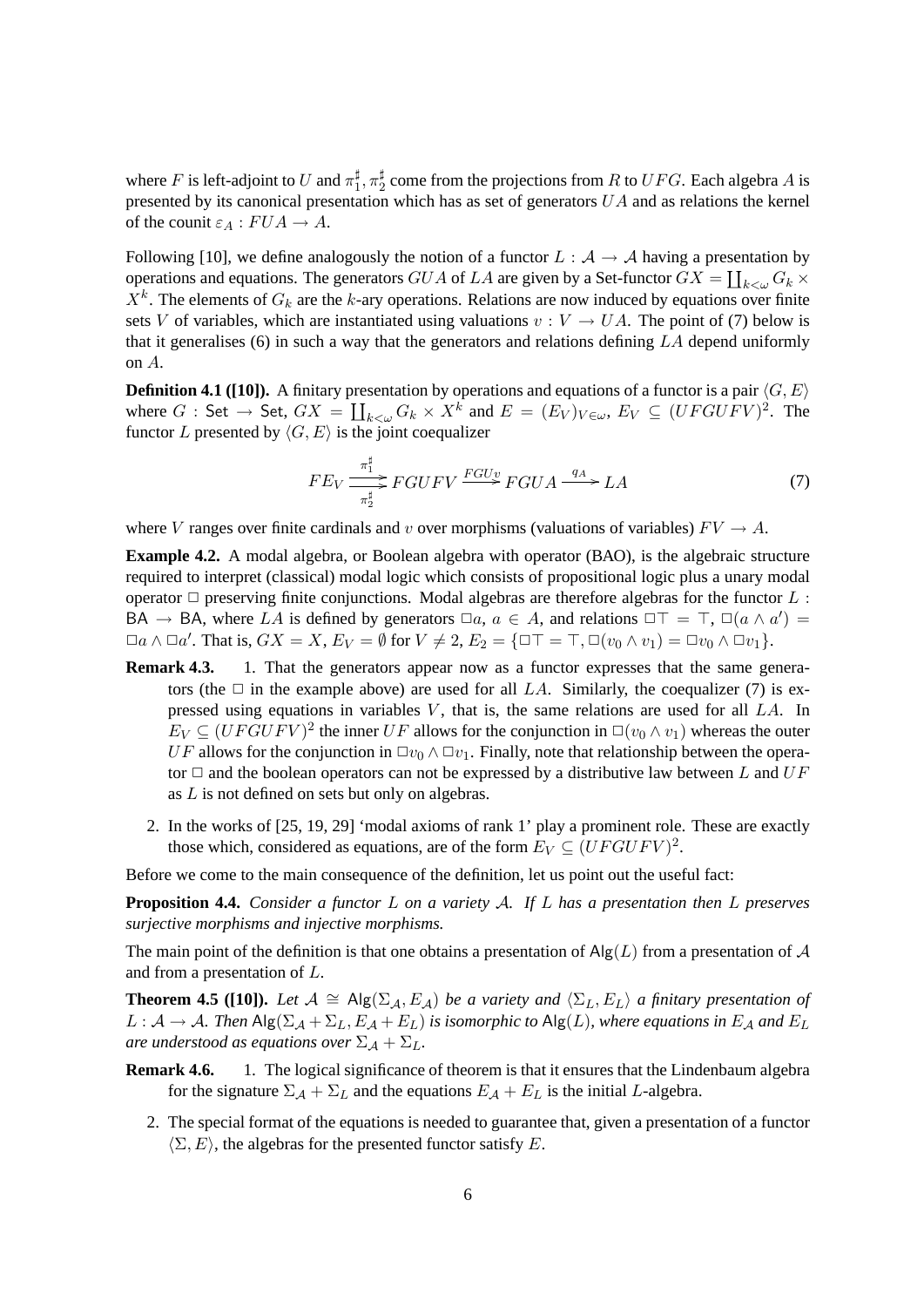#### **4.2 The characterisation theorem**

Before turning to functors on an arbitrary variety we have a look at functors on Set.

It is well known how to present a finitary endofunctor  $H$  on Set by operations and equations: Any such  $H$  is a quotient

$$
\coprod_{k<\omega} Hk \times X^k \xrightarrow{\tau_X} HX \tag{8}
$$

$$
(\sigma, l) \mapsto Hl(\sigma) \tag{9}
$$

where  $k = \{0, \ldots k-1\}$  and  $l : k \to X$ .  $\sigma \in Hk$  is an k-ary operation and the quotient gives the action of  $\sigma$  on a list of arguments  $l : k \to X$ .

Now consider  $L : A \rightarrow A$ . The idea behind (8) can also be applied to the set-valued functor UL. Since (8) depends on considering arities k as objects in the domain of  $H$ , we replace k by the free algebras  $Fk \in \mathcal{A}$ . So Hk becomes  $ULFk$  and  $X^k = \mathsf{Set}(k, X)$  becomes  $\mathcal{A}(Fk, A) \cong \mathsf{Set}(k, UA) = UA^k$ , which leads us to consider

$$
\coprod_{k<\omega} ULFk\times UA^k \xrightarrow{\varrho_A} ULA
$$
\n(10)

$$
(\sigma, l) \mapsto (UL\varepsilon_A \circ ULFl)(\sigma) \tag{11}
$$

This gives us a signature with  $k$ -ary operations  $ULFk$ , which we describe by the functor

$$
GY = \coprod_{k < \omega} ULFk \times Y^k. \tag{12}
$$

To obtain the equations from (10), since sifted colimit preserving functors are determined by their action on free algebras, it is enough to consider the maps  $\rho_{FV}$ . But the kernel of  $\rho_{FV}$  :  $GUFV \rightarrow$  $ULFV$  determines only the set  $ULFV$  and not the algebra  $LFV$ . The equations in variables V will therefore be given by the kernel of the adjoint transpose of  $\rho$ 

$$
FGUFV \xrightarrow{\varrho_{FV}^{\sharp}} LFV.
$$

**Definition 4.7.** Let L be an endofunctor on a variety A. The finitary presentation  $\langle G, E \rangle$  of L (Definition 4.1) is given by generators  $G :$  Set  $\to$  Set as in (12) and equations  $E = (E_V)_{V \in \omega}$  where  $E_V$ is the kernel  $\pi_1, \pi_2 : E_V \longrightarrow UFGUFV$  of  $U\varrho_{FV}^{\sharp}$ , with  $\varrho$  as in (10).

We first show that the functor presented by  $\langle G, E \rangle$  agrees with L on finitely generated free algebras  $Fn.$ 

**Lemma 4.8.** *Consider*  $n \in \mathbb{N}$ *. Then* 

$$
FE_V \Longrightarrow FGUFV \stackrel{FGUv}{\Longrightarrow} FGUFn \stackrel{\varrho_{Fn}^{\sharp}}{\Longrightarrow} LFn \tag{13}
$$

*is a joint coequalizer.*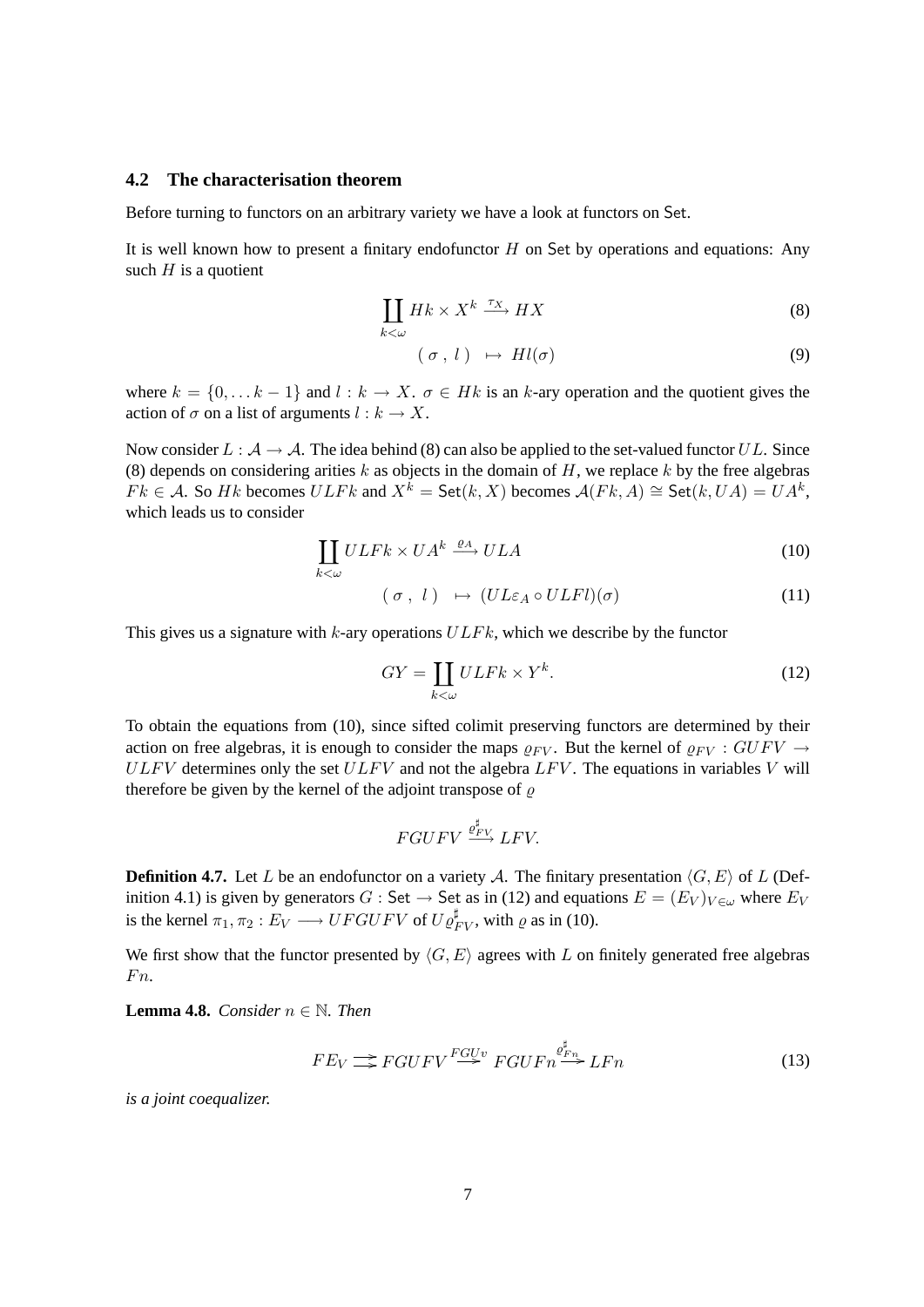*Proof.* We start by showing that

$$
FE_n \xrightarrow[\pi_2^{\sharp}]{\pi_1^{\sharp}} FGUFn \xrightarrow{\varrho_{Fn}^{\sharp}} LFn \tag{14}
$$

is a coequalizer. Let P be the kernel pair of  $\varrho_{Fn}^{\sharp}$  in A.  $UP = E_n$ . Moreover, the U-image of this kernel pair is a split coequalizer. From this, it follows that the  $U$ -image of (14) is split, hence (14) is a coequalizer in A. Next we show that the joint coequalizer of (13) agrees with the coequalizer of (14). First, to see that all pairs in the kernel of  $\varrho_{Fn}^{\sharp}$  are identified in the joint coequalizer it is enough to choose  $V = n$  and  $v = id_V$ . Conversely, by the definition of  $E_V$ , a pair  $(s, t)$  in  $FGUFn$  is identified in the joint coequalizer only if there is V and  $v : FV \to Fn$  such that  $(s,t)$  is the image under  $UFGUv$  of a pair in the kernel of  $\varrho_{FV}^{\sharp}$ . So we have to show that the kernel of  $\varrho_{FV}^{\sharp}$  is contained in the kernel of  $\varrho_{Fn}^{\sharp} \circ FGUv$ . But this follows from the commutativity of

$$
FGUFn \xrightarrow{\varrho_{Fn}^{\sharp}} LFn
$$
  

$$
FGUFV \xrightarrow{\varrho_{FV}^{\sharp}} LFV
$$
  

$$
FGUFV \xrightarrow{\varrho_{FV}^{\sharp}} LFV
$$

which is due to naturality of  $\varrho^{\sharp}$ .

The characterisation theorem is now proved using that sifted colimits preserving functors are determined by their action on finitely generated free algebras.

**Theorem 4.9.** *An endofunctor on a variety has a finitary presentation by operations and equations if and only if it preserves sifted colimits.*

*Proof.* Suppose first that L has a presentation as in (7). Let  $c_i : A_i \to A$  be a sifted colimit. We have to show that  $Lc_i$  is a sifted colimit. Given a cocone  $d_i: LA_i \to L'$  we have to show that there is a unique  $k$  as depicted in

$$
FE_V \xrightarrow{\pi_2^{\sharp}} FGUFV \longrightarrow FGUA_i \xrightarrow{q_{A_i}} LA_i
$$
  
\n
$$
FGUv^{\sharp} \longrightarrow FGUA_i \xrightarrow{q_{A_i}} LA_i
$$
  
\n
$$
FGUA \xrightarrow{q_A} LA \xrightarrow{k} L
$$
  
\n
$$
h
$$

 $\overline{\phantom{a}}$ 

U preserves sifted colimits because  $A$  is a variety,  $G$  preserves sifted colimits because they commute with finite products, and F preserves all colimits. Therefore we have h with  $d_i \circ q_{A_i} = h \circ FGU_{i}$ . Then k is obtained from the joint coequalizer  $q_A$  once we show that  $h \circ FGUv^{\sharp} \circ \pi_1^{\sharp} = h \circ FGUv^{\sharp} \circ \pi_2^{\sharp}$ 2 for all  $v: V \to UA$ . For this consider  $v: V \to UA$ . Since  $hom(V, -)$  preserves sifted colimits (V is finite) and U preserves sifted colimits, there is some  $A_j$  and some  $w: V \to UA_j$  such that  $v = Uc_j \circ v'$ . It follows  $v^{\sharp} = c_j \circ w^{\sharp}$ , hence  $FGUv^{\sharp} = FGUc_j \circ FGUw^{\sharp}$ .

For the converse, let  $\langle G, E \rangle$  be the presentation of a sifted colimits preserving functor L and denote by L' the functor presented by  $\langle G, E \rangle$ . It follows from Lemma 4.8 that  $L'Fn \cong LFn$  on finitely

 $\Box$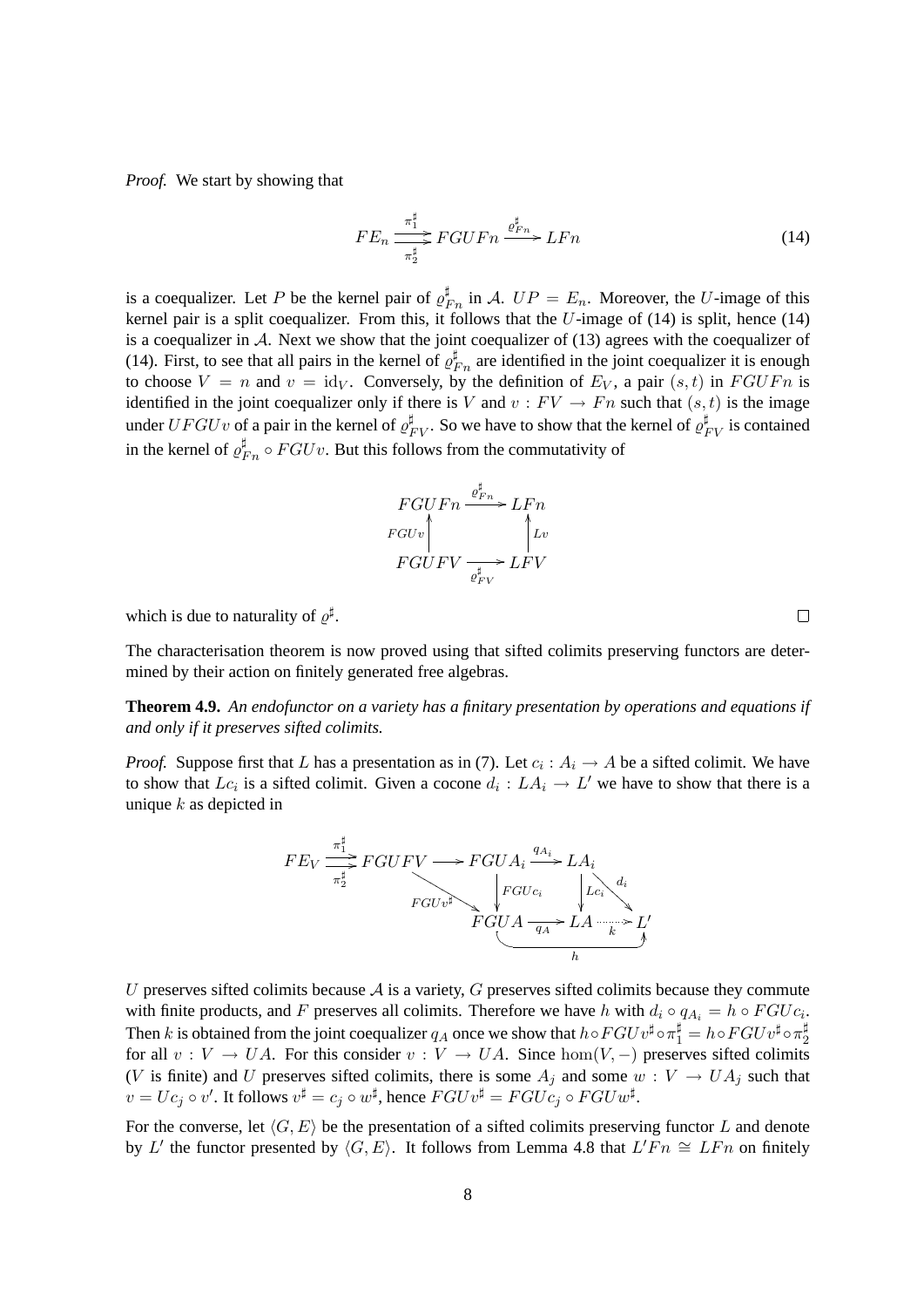generated free algebras  $Fn$ . We know from the first part of the proof that  $L'$  preserves sifted colimits. Hence  $L$  and  $L'$  are sifted colimits preserving functors which agree on finitely generated free algebras and, therefore, are isomorphic.  $\Box$ 

The theorem will give rise to finitary logics for functors in Sections 7 and 8. But let us note two immediate corollaries. First sifted colimit preserving functors preserve regular epis in general. Using that they have a presentation, one can also show:

**Corollary 4.10.** *A sifted colimit preserving functor* L *on a variety preserves monos.*

The import of this proposition is the following. If we build the Lindenbaum algebra of a logic using the initial algebra sequence  $0 \to L_0 \to L^2_0 \dots$  then the corollary implies that all arrows in the sequence are injective. This means that logical equivalence of formulas of depth  $n$  can be decided at level n.

Using that sifted colimits preserving functors are closed under composition one immediately obtains:

**Corollary 4.11.** *Functor having a finitary presentation are closed under composition.*

#### **5 Algebras on Ind and Pro Completions**

As motivated in the introduction, we study the relation between two completions of a small category  $\mathcal C$ with finite limits and colimits: the completion  $(-): \mathcal{C} \to \text{Ind}\mathcal{C}$  by filtered colimits and the completion  $(-): \mathcal{C} \rightarrow \mathsf{ProC}$  by cofiltered limits. Consider



where  $\Sigma$  is the left Kan-extension of  $(\bar{-})$  along  $(\hat{-})$ , and  $\Pi$  is the right Kan-extension of  $(\hat{-})$  along  $(-)$ . In particular we have

$$
\Sigma \hat{C} = \bar{C} \qquad \Pi \bar{C} = \hat{C} \tag{16}
$$

- **Example 5.1.** 1.  $C = BA_{\omega}$  (finite Boolean algebras = finitely presentable Boolean algebras), Ind $\mathcal{C}$  = BA, Pro $\mathcal{C}$  = Set<sup>op</sup>.  $\Sigma A$  is the set of ultrafilters over A and  $\Pi$  is (contravariant) powerset.
	- 2.  $C = DL_{\omega}$  (finite distributive lattices = finitely presentable distributive lattices),  $IndC = DL$ , Pro $C = \text{Poset}^{\text{op}}$ .  $\Sigma A$  is the set of prime filters over A and  $\Pi$  gives the set of downsets.

### **Proposition 5.2.** Σ *is left adjoint to* Π*.*

*Proof.* IndC is the subcategory of Set<sup>Cop</sup> of finite limit preserving functors,  $(\hat{-})$  is the codomain restriction of the Yoneda embedding  $C \to$  Set<sup> $C^{\rm op}$ </sup>, and  $\overline{(-)}$  is the codomain restriction of the dual of the Yoneda embedding  $C^{op} \to \text{Set}^{\mathcal{C}}$ . We need a natural isomorphism

$$
\frac{\Sigma A \to X}{A \to \Pi X}
$$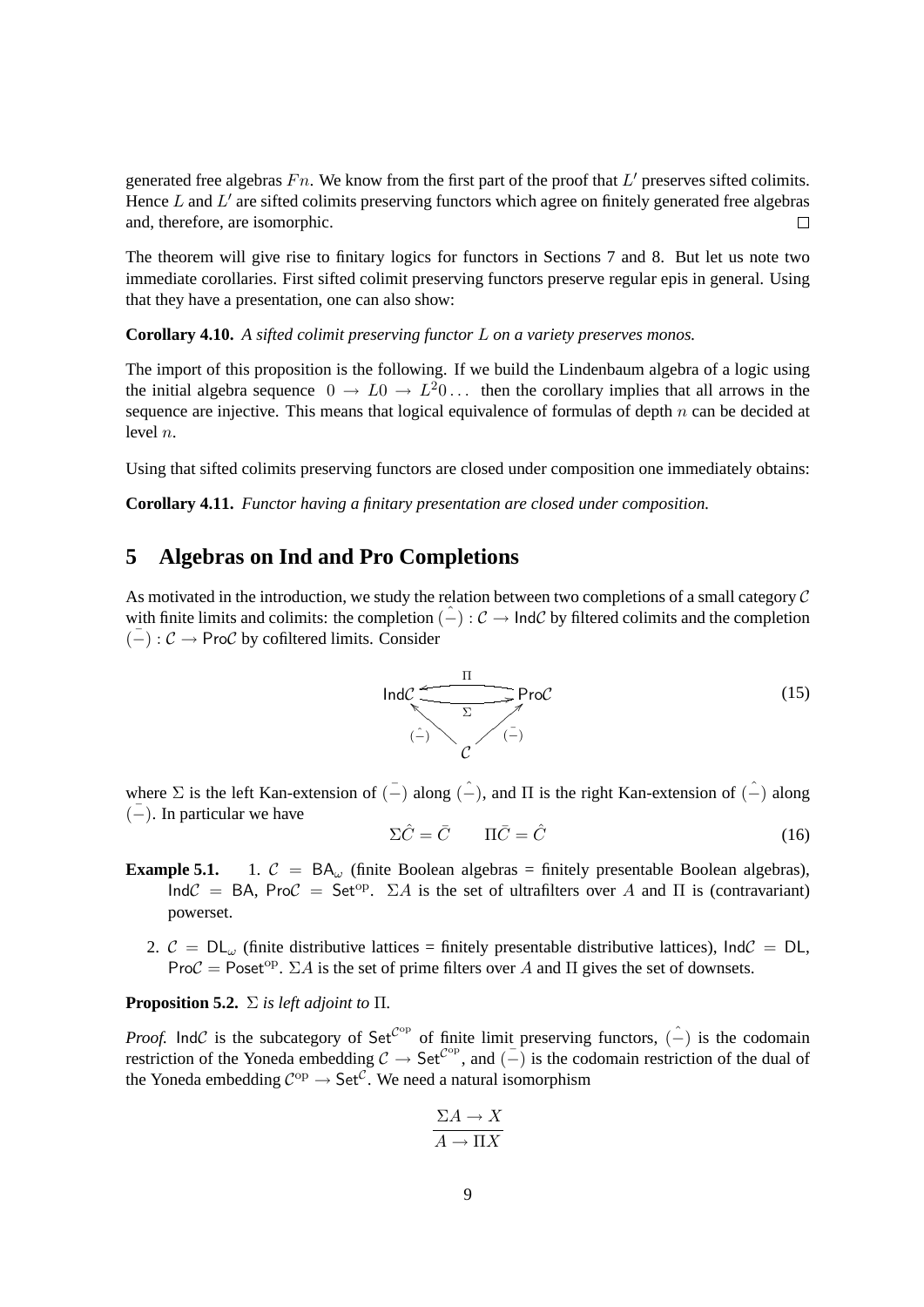Since  $\Sigma$  is filtered colimit preserving and  $\Pi$  cofiltered limit preserving, ProC is a (free) completion of  $C$  under cofiltered limits and  $IndC$  is a (free) cocompletion of  $C$  under filtered colimits, it suffices to have natural isomorphisms

$$
\frac{\hom(C, -) \to \hom(D, -)}{\hom(-, C) \to \hom(-, D)}
$$

(because  $\hat{C} = \text{hom}(-, C)$  and  $\bar{C} = \text{hom}(C, -)$ ). Since the first line is in  $(\mathsf{Set}^{\mathcal{C}})^{op}$ , we need a natural isomorphism

$$
\frac{\hom(D,-) \to \hom(C,-)}{\hom(-,C) \to \hom(-,D)}
$$

where the both lines are in the corresponding functor categories. But this is evident.

We want to present algebras over  $IndC$  by algebras over ProC

$$
H \left(\text{Ind}\mathcal{C} \xrightarrow{\Pi} \text{Pro}\mathcal{C}\right) K \tag{17}
$$

 $\Box$ 

where we assume that H and K agree on  $\mathcal{C}$ , that is,

$$
\Sigma H \hat{C} = K \bar{C} \qquad \Pi K \bar{C} = H \hat{C} \tag{18}
$$

**The natural transformation**  $\delta : H\Pi \to \Pi K$ **.**  $\Pi X$  is a filtered colimit  $\hat{C}_i \to \Pi X$ . If H preserves filtered colimits we therefore obtain  $H\Pi \to \Pi K$  as in

$$
\Pi X \qquad H\Pi X \longrightarrow \Pi K X
$$
\n
$$
c_i \qquad Hc_i \qquad \qquad \uparrow \qquad \uparrow \qquad \uparrow \qquad \uparrow \qquad \uparrow \qquad \uparrow \qquad \uparrow \qquad \uparrow \qquad \uparrow \qquad \uparrow \qquad \uparrow \qquad \uparrow \qquad \uparrow \qquad \uparrow \qquad \uparrow \qquad \uparrow \qquad \uparrow \qquad \uparrow \qquad \uparrow \qquad \uparrow \qquad \uparrow \qquad \uparrow \qquad \uparrow \qquad \uparrow \qquad \uparrow \qquad \uparrow \qquad \uparrow \qquad \uparrow \qquad \uparrow \qquad \uparrow \qquad \uparrow \qquad \uparrow \qquad \uparrow \qquad \uparrow \qquad \uparrow \qquad \uparrow \qquad \uparrow \qquad \uparrow \qquad \uparrow \qquad \uparrow \qquad \uparrow \qquad \uparrow \qquad \uparrow \qquad \uparrow \qquad \uparrow \qquad \uparrow \qquad \uparrow \qquad \uparrow \qquad \uparrow \qquad \uparrow \qquad \uparrow \qquad \uparrow \qquad \uparrow \qquad \uparrow \qquad \uparrow \qquad \uparrow \qquad \uparrow \qquad \uparrow \qquad \uparrow \qquad \uparrow \qquad \uparrow \qquad \uparrow \qquad \uparrow \qquad \uparrow \qquad \uparrow \qquad \uparrow \qquad \uparrow \qquad \uparrow \qquad \uparrow \qquad \uparrow \qquad \uparrow \qquad \uparrow \qquad \uparrow \qquad \uparrow \qquad \uparrow \qquad \uparrow \qquad \uparrow \qquad \uparrow \qquad \uparrow \qquad \uparrow \qquad \uparrow \qquad \uparrow \qquad \uparrow \qquad \uparrow \qquad \uparrow \qquad \uparrow \qquad \uparrow \qquad \uparrow \qquad \uparrow \qquad \uparrow \qquad \uparrow \qquad \uparrow \qquad \uparrow \qquad \uparrow \qquad \uparrow \qquad \uparrow \qquad \uparrow \qquad \uparrow \qquad \uparrow \qquad \uparrow \qquad \uparrow \qquad \uparrow \qquad \uparrow \qquad \uparrow \qquad \uparrow \qquad \uparrow \qquad \uparrow \qquad \uparrow \qquad \uparrow \qquad \uparrow \qquad \uparrow \qquad \uparrow \qquad \uparrow \qquad \uparrow \qquad \uparrow \qquad \uparrow \qquad \uparrow \qquad \uparrow \qquad \uparrow \qquad \uparrow \qquad
$$

where  $c_i^{\sharp}$  $\frac{\sharp}{i} : \Sigma \hat{C}_i \to X$  is the transpose of  $c_i : \hat{C}_i \to \Pi X$ .  $\delta$  allows us to lift  $\Pi$  to a functor

$$
\mathsf{Alg}(H) \xleftarrow{\tilde{\Pi}} \mathsf{Alg}(K) \tag{20}
$$

mapping a K-algebra  $(B, \beta)$  to the H-algebra  $(\Pi B, \beta \circ \delta_B)$ .

**The transformation**  $h: K\Sigma \to \Sigma H$ . *h* is defined as in the following diagram where the  $d_k$  are a filtered colimit and we assume that  $K$  weakly preserves filtered colimits.

$$
A\nA\n\begin{array}{ccc}\nA & K\Sigma A & \xrightarrow{h_A} \Sigma H A \\
\uparrow & \uparrow & \uparrow \\
\hat{A}_k & K\Sigma \hat{A}_k & \xrightarrow{\equiv} \Sigma H \hat{A}_k\n\end{array} (21)
$$

 $h_A$  is not uniquely determined and we do not assume that it is natural. It allows to lift  $\Sigma$  to a map on objects

$$
\mathsf{Alg}(H) \xrightarrow{\tilde{\Sigma}} \mathsf{Alg}(K) \tag{22}
$$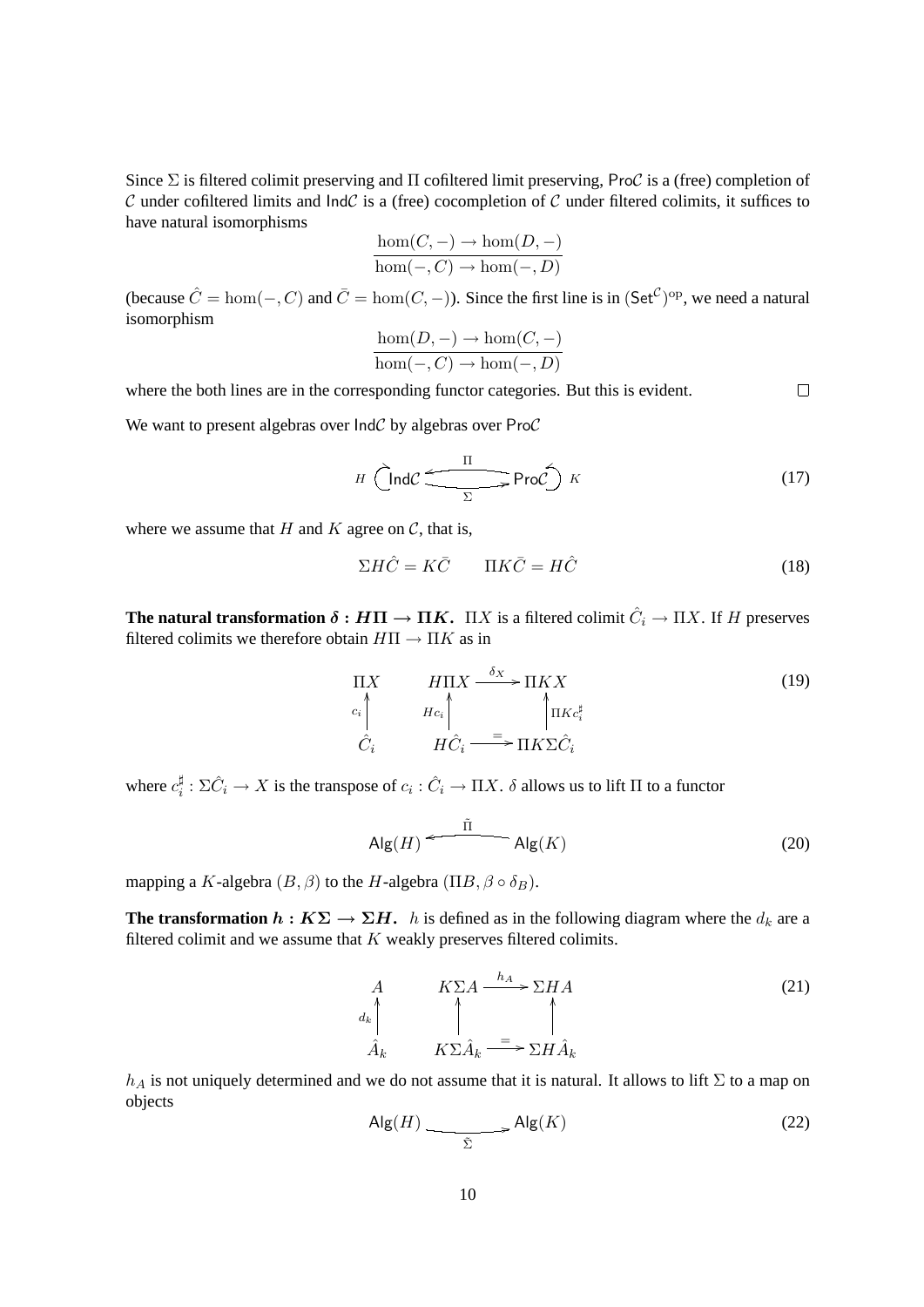**Representing** H-algebras as  $\Pi$ -images of K-algebras. Denote by  $\iota$  the unit of the adjunction  $\Sigma$  -  $\Pi$ . Our next theorem states that for all algebras  $HA \rightarrow A$  the following diagram commutes

$$
A \leftarrow H A \tag{23}
$$
\n
$$
\downarrow_{\iota_A} \qquad H_{\iota_A} \qquad H_{\iota_A}
$$
\n
$$
\Pi \Sigma A \leftarrow \Pi \Sigma H A \stackrel{\Pi h_A}{\leftarrow} \Pi K \Sigma A \stackrel{\delta_{\Sigma A}}{\leftarrow} H \Pi \Sigma A \tag{23}
$$

**Theorem 5.3.** *Assume in Diagram 17 that* H *preserves filtered colimits, that* K *weakly preserves filtered colimits, and that* H *and* K *agree on* C *(ie the equations (18) hold). Then for any* H*-algebra*  $(A, \alpha)$  *it holds that*  $\iota_A : A \to \Pi \Sigma A$  *is an H-algebra morphism*  $(A, \alpha) \to \Pi(\Sigma A, \alpha \circ h_A)$ *.* 

*Proof.* To show that Diagram 23 commutes, we have to show that  $\iota_A$  is an H-algebra morphism. Since *ι* is natural  $\iota_{HA} = \Pi h_A \circ \delta_{\Sigma A} \circ H \iota_A$  does suffice, see the upper row of Diagram 24, where



 $c_i: \hat{C}_i \to \Pi \Sigma A$  and  $d_k: \hat{A}_k \to A$  are filtered colimits. The left-hand quadrangle is Diagram 19 and the right-hand quadrangle is the  $\Pi$ -image of Diagram 21. The outer quadrangle commutes, hence  $\iota_{HA}$ is the unique arrow from the colimiting cocone  $Hd_k$  to the cocone  $\Pi\Sigma Hd_k \circ \iota_{H\hat{A}_k}$ . We have to show that  $\Pi h_A \circ \delta_{\Sigma A} \circ H \iota_A$  is also an arrow between these cocones.

The  $d_k$  form the colimiting cocone for the diagram  $\hat{(-)}\downarrow A$ , the  $c_i$  for  $\hat{(-)}\downarrow \Pi\Sigma A$ . There is a functor  $l: (\hat{-}){\downarrow}A \to (\hat{-}){\downarrow} \Pi \Sigma A$  taking  $k: B \to A$  to  $l(k) = \iota_A \circ k: B \to \Pi \Sigma A$ . We have  $\hat{C}_{l(k)} = A_k$  and  $\iota_A \circ d_k = c_{l(k)}$ . It follows that the  $H\hat{A}_k = H\hat{C}_{l(k)}$  form a subdiagram of the  $H\hat{C}_i$  and that any cocone over the  $H\hat{C}_{l(k)}$  induces a cocone over the  $H\hat{A}_k$ ; it is therefore enough to show that Diagram 25 commutes and that the lower line is  $\iota_{H\hat{C}_{l(k)}}$ . The diagram commutes since the triangle in the middle

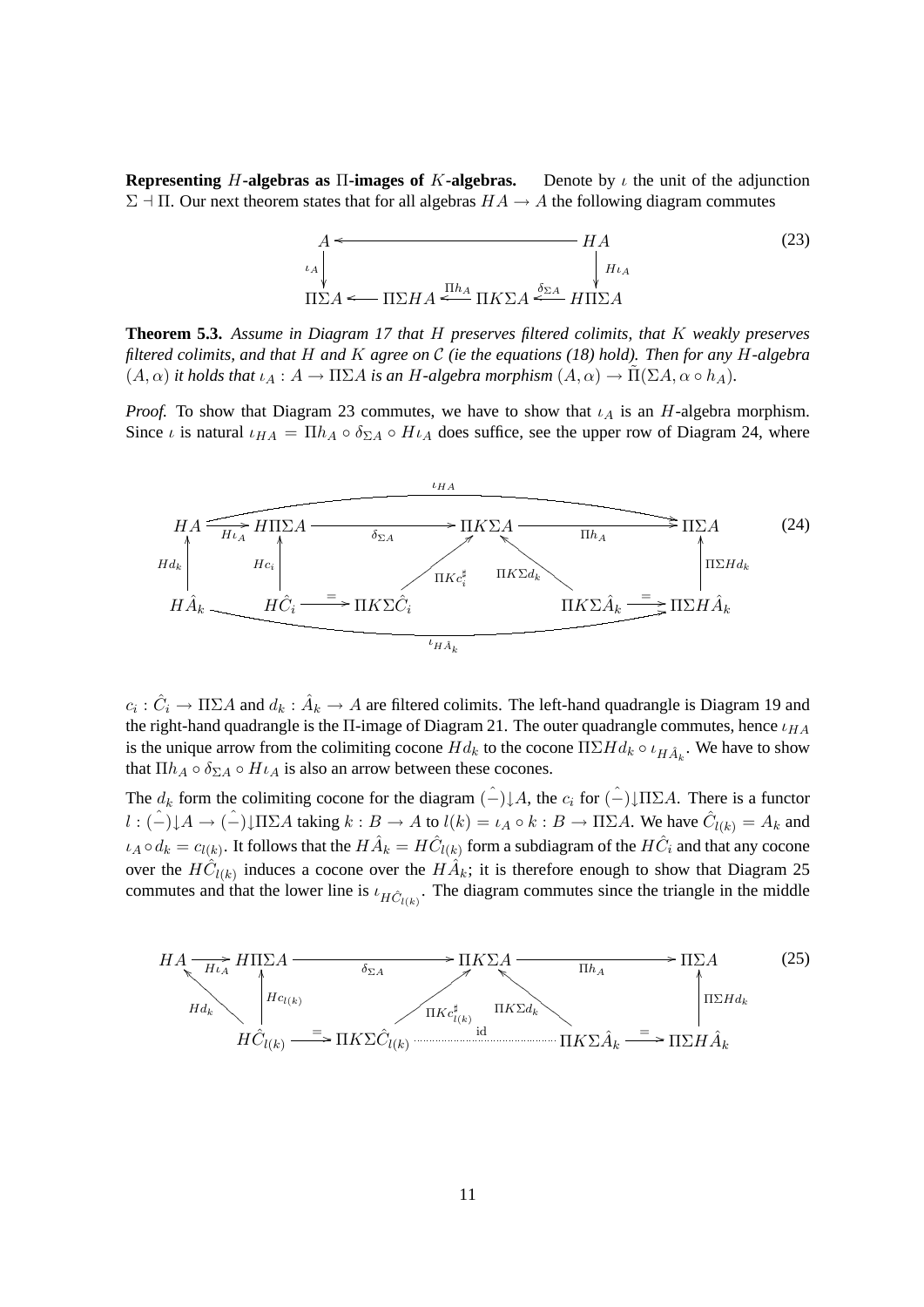commutes, which follows from



where the right-hand triangle is one of the triangle equalities of the adjunction given by  $\iota : Id \to \Pi \Sigma$ and  $\eta: Id \to \Sigma \Pi$  and the upper row is  $\Pi K c_{l(k)}^{\sharp}$ . Finally, using the other triangle equality and that the units are isos on finite objects, the lower line is  $(\Pi \eta_{K\Sigma \hat{C}_{l(k)}})^{-1} = \iota_{\Pi K\Sigma \hat{C}_{l(k)}} = \iota_{H \hat{C}_{l(k)}}$ .  $\Box$ 

This theorem will give rise to completeness of Set-coalgebras in Section 8. To illustrate the power of the theorem we derive some corollaries.

**1.** (Stone [30]) Choose  $C = BA_{\omega}$ , H and K to be the identity. Then  $IndC$ , ProC,  $\Sigma$  and  $\Pi$  are as in Example 5.1 and we obtain: Every boolean algebra A can be embedded into a powerset, with Boolean operations receiving their set-theoretic interpretation.

**2.** (Jónsson and Tarski [17])  $C = BA_{\omega}$  as above but take H to be the functor L from Example 4.2 and K to be powerset. With this data, our theorem states that every Boolean algebra with operators can be embedded into a complete Boolean algebra whose carrier is a powerset.

**3.** (Stone [31]) Choose  $C = DL_{\omega}$ . Then  $IndC$ , Pro $C$ ,  $\Sigma$  and  $\Pi$  are as in Example 5.1 and we obtain: Every distributive lattice A can be embedded into the completely distributive lattice of subsets  $\Pi \Sigma A$ .

**4.** (Gehrke and Jónsson [11]) This is the generalisation of  $(2.)$  to distributive lattices. For  $H$  one takes the Vietoris functor of Johnstone [16], restricted to DL.

### **6 A Brief Review of Stone Duality**

For most of the paper, we need from this subsection only the fact that there is a category Stone of topological spaces which is dually equivalent to BA. The reason for giving a more abstract account, is that we will occasionally mention distributive lattices and want to indicate possible extensions of our results.

To treat different Stone dualities simultaneously, one considers them as arising from the adjunction of topological spaces Top and frames Frm [15]. Frm captures the algebraic properties of a topology, namely, a frame is a distributive lattice with infinite joins that distribute over finite meets. There are contravariant functors

$$
\mathsf{Top} \xrightarrow{\mathit{P}} \mathsf{Frm}
$$

 $P(X, 0) = 0$ ,  $P(f) = f^{-1}$ , and  $S(A) = \text{Frm}(A, 2)$ , where 2 is the two element frame (consisting of  $\bot$ ,  $\top$ ).  $S(f) = \lambda s \in S(A)$ .  $s \circ f$ . The functors P and S are adjoint on the right, that is, there is a bijection, natural in  $X$  and  $A$ .

$$
\mathsf{Top}(X, SA) \cong \mathsf{Frm}(A, PX).
$$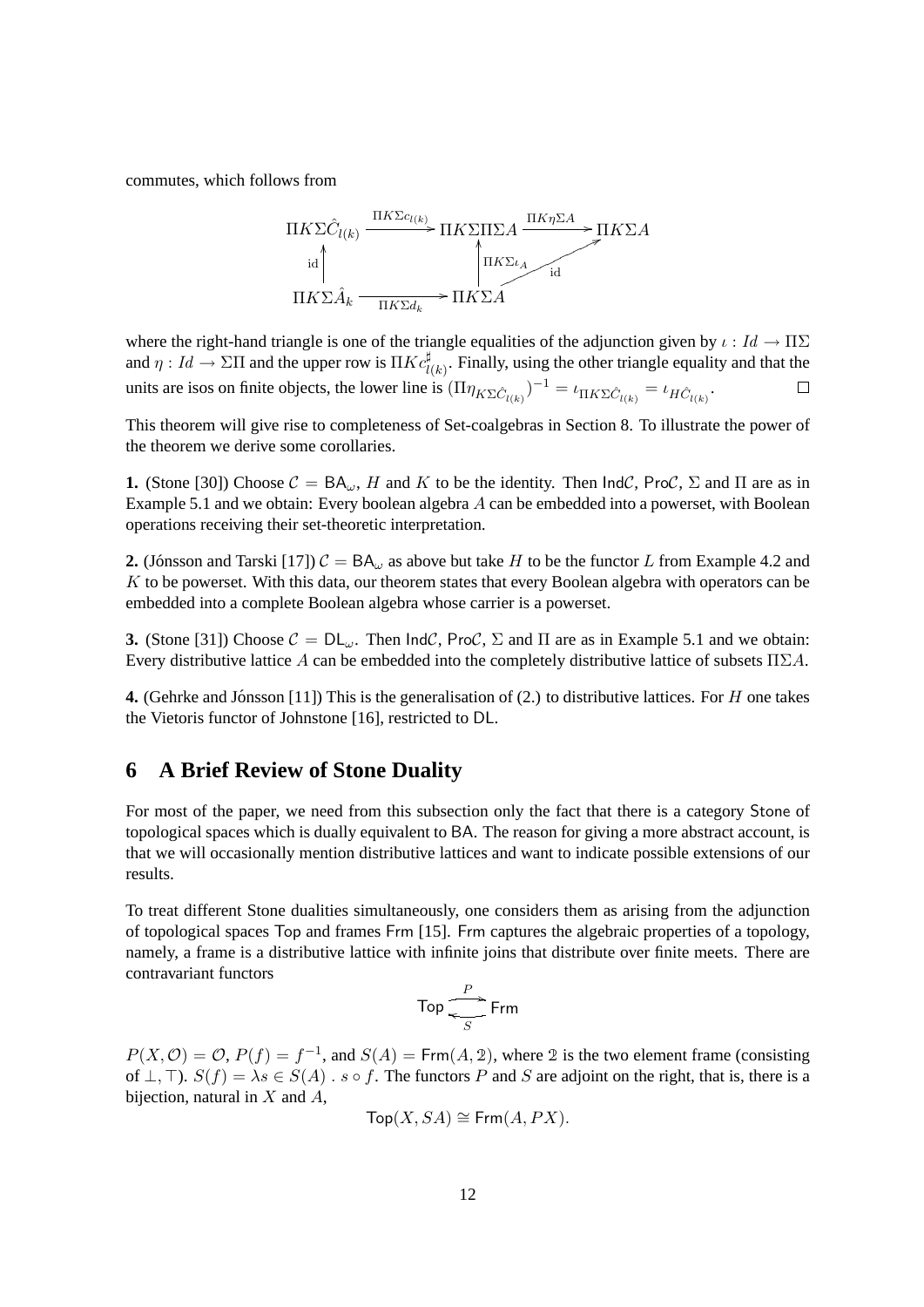We are interested in subcategories of Top and Frm on which the adjunction restricts to a dual equivalence, or duality for short.  $PX \cong A$  then means that A is an expressive and complete propositional theory for  $X$  in the following sense

- for  $x \neq y \in X$  there is  $a \in PX$  separating x and y,
- for  $a \not\leq b \in A$  there is  $x \in SA \cong X$  such that  $x(a) = 1$  and  $x(b) = 0$ .

We read the second property as: if  $a$  does not imply  $b$  then there is a counter-example  $x$ . These two properties are ultimately responsible for our expressiveness and completeness results.

Two examples of relevant subcategories are the category Stone of Stone spaces, which is dual to BA. And the category Spec of spectral spaces (coherent spaces in [15]), which is dual to DL. For many more examples see Abramsky and Jung [2] and Johnstone [15].

# **7 Adequate Modal Logics for Coalgebras**

In this section we show how we can associate to a functor  $T$  a modal logic that is adequate for  $T$ coalgebras in the sense that it is sound, complete, and characterises bisimilarity. We do this in two steps.

- 1. First, abstracting from syntax, we simply consider as propositions of the logic the elements of the initial  $L$  algebra, where  $L$  is the dual of  $T$ . We call this logic the abstract logic of T-coalgebras.
- 2. Second, we obtain a syntax and a proof system for the abstract logic from a presentation of the functor L. We call these logics the concrete logics of T-coalgebras.

The point of the separation is that the results we prove about the concrete logics do not depend on the chosen presentation and are conducted solely on the level of the abstract logics.

#### **7.1 Abstract modal logics**

Consider



where we assume that

- the dual equivalence between  $\mathcal X$  and  $\mathcal A$  arises from the adjunction of Top and Frm by restricting to subcategories  $X$  and  $A$ ,
- *L* is *dual* to *T*, that is, there is an isomorphism

$$
\delta: LP \to PT
$$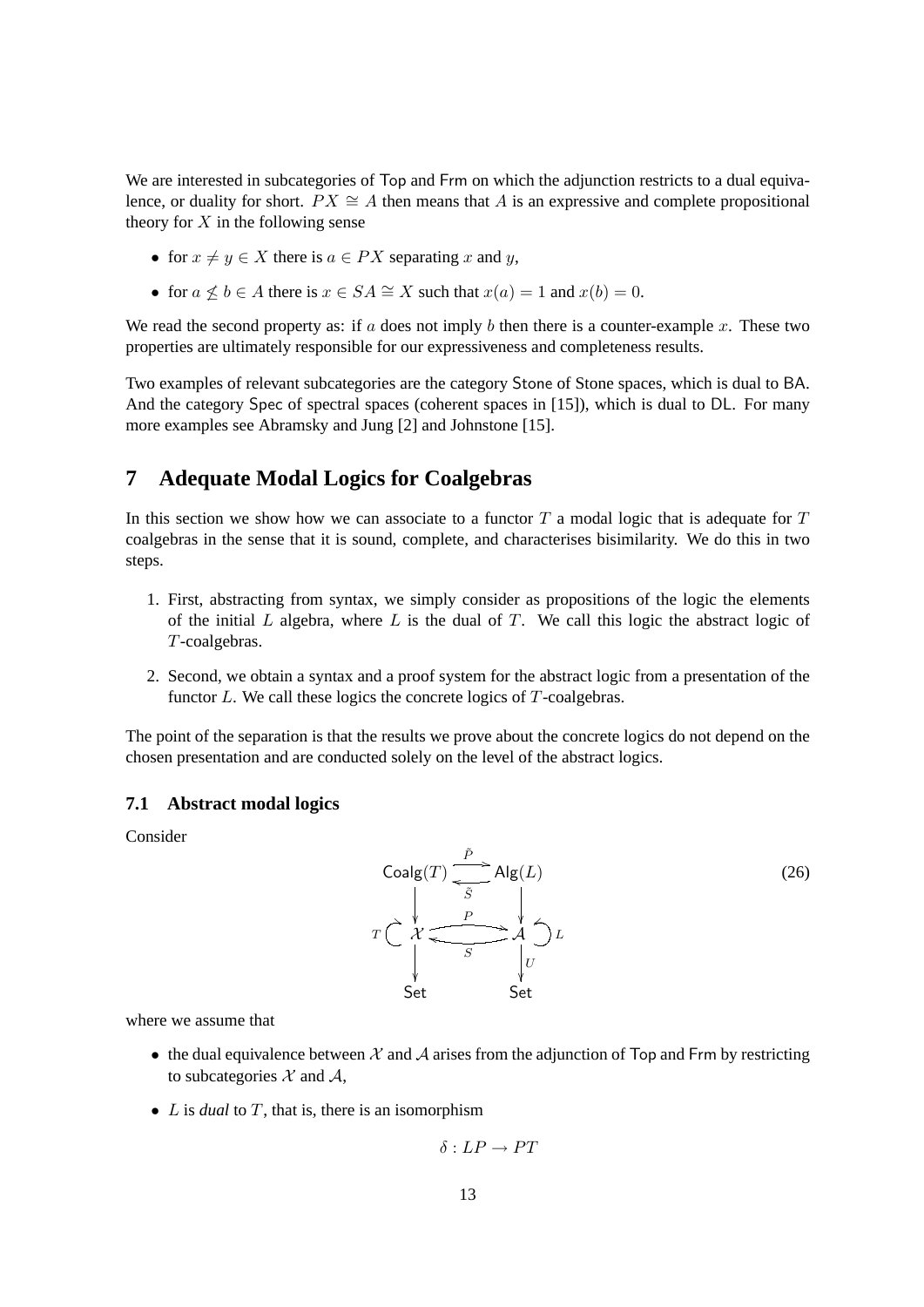•  $\mathcal A$  is a variety (see p.3).

 $\delta$  allows us to extend the equivalence between  $\mathcal X$  and  $\mathcal A$  to an equivalence between Coalg(T) and Alg(L), where  $\tilde{P}$  maps a coalgebra  $(X, \xi)$  to  $(PX, P\xi \circ \delta_X)$ . We can therefore consider Alg(L) as providing a logic for  $Coalg(T)$ :

**Definition 7.1.** The algebra of propositions in variables V is the free L-algebra Prop $(V)$  over V. Given a coalgebra  $(X, \xi)$ , we write  $[-\mathbb{I}_{(X, \xi, h)}$  for the morphism Prop $(V) \to \tilde{P}(X, \xi)$  determined by the valuation  $h: V \to UPX$ . The semantics of a proposition  $\varphi$  is  $[\varphi]_{(X,\xi,h)} \subseteq X$ .

We define

$$
Coalg(T) \models (\varphi \vdash \psi)
$$

if  $[\![\varphi]\!]_{(X,\xi,h)} \subseteq [\![\psi]\!]_{(X,\xi,h)}$  for all coalgebras and all valuations. For a collection  $\Gamma$  of 'sequents'  $\varphi_i \vdash \psi_i,$  we write  $\Gamma \models (\varphi \vdash \psi)$  if  $\mathsf{Coalg}(T) \models \Gamma \Rightarrow \mathsf{Coalg}(T) \models (\varphi \vdash \psi).$ 

**Remark 7.2.** Because distributive lattices have no implication, the notation  $(\varphi \vdash \psi)$  is needed to logically encode the order  $\leq$  of the lattices. This is as in [1].

**Proposition 7.3.** *The logic for* T*-coalgebras given in the previous definition*

- *1. respects bisimilarity: propositions are invariant under bisimilarity*
- *2. is expressive: any two non-bisimilar states are distinguished by some proposition*
- *3.*  $\Gamma \models (\varphi \vdash \psi)$  iff  $\varphi \leq \psi$  in the quotient of Prop(V) wrt the equations  $\{\varphi_i \wedge \psi_i = \varphi_i \mid (\varphi_i \vdash \psi_j)$  $\psi_i) \in \Gamma$ .

The proposition is an immediate consequence of Stone duality.

#### **7.2 Concrete logics**

We restrict our attention now to the duality of BA and Stone. In particular, in Diagram 26, P maps a Stone space to its basis of clopens and S maps a Boolean algebra to the set of ultrafilters over A.

We will show that a modal logic enjoying the properties of Proposition 7.3 can be associated to any functor  $T:$  Stone  $\rightarrow$  Stone that is determined by its action on finite Stone spaces.

Let  $L = PTS$  be the dual of T. That T is determined by its action on finite Stone spaces means that L preserves filtered colimits. By Proposition 3.4, we can assume  $L$  to preserve sifted colimits. It follows from Theorem 4.9 that L has a presentation  $\langle \Sigma_L, E_L \rangle$  and from Theorem 4.5 that the free L-algebras Prop(V) are the Lindenbaum algebras of the equational logic ( $\Sigma_{BA} + \Sigma_L$ ,  $E_{BA} + E_L$ ).

To translate this equational logic into a modal logic is a standard procedure [9]. Each term in operation symbols from  $\Sigma_{BA} + \Sigma_L$  is considered as a formula. Equations  $s = t$  are rendered as  $s \leftrightarrow t$ . Conversely, any formula s can be read as an equation  $s = \top$  where  $\top \in \Sigma_{BA}$ . To summarise:

**Theorem 7.4.** Let  $T :$  Stone  $\rightarrow$  Stone *be a functor preserving cofiltered limits. Then*  $T$  *has a sound and strongly complete modal logic that characterises bisimilarity.*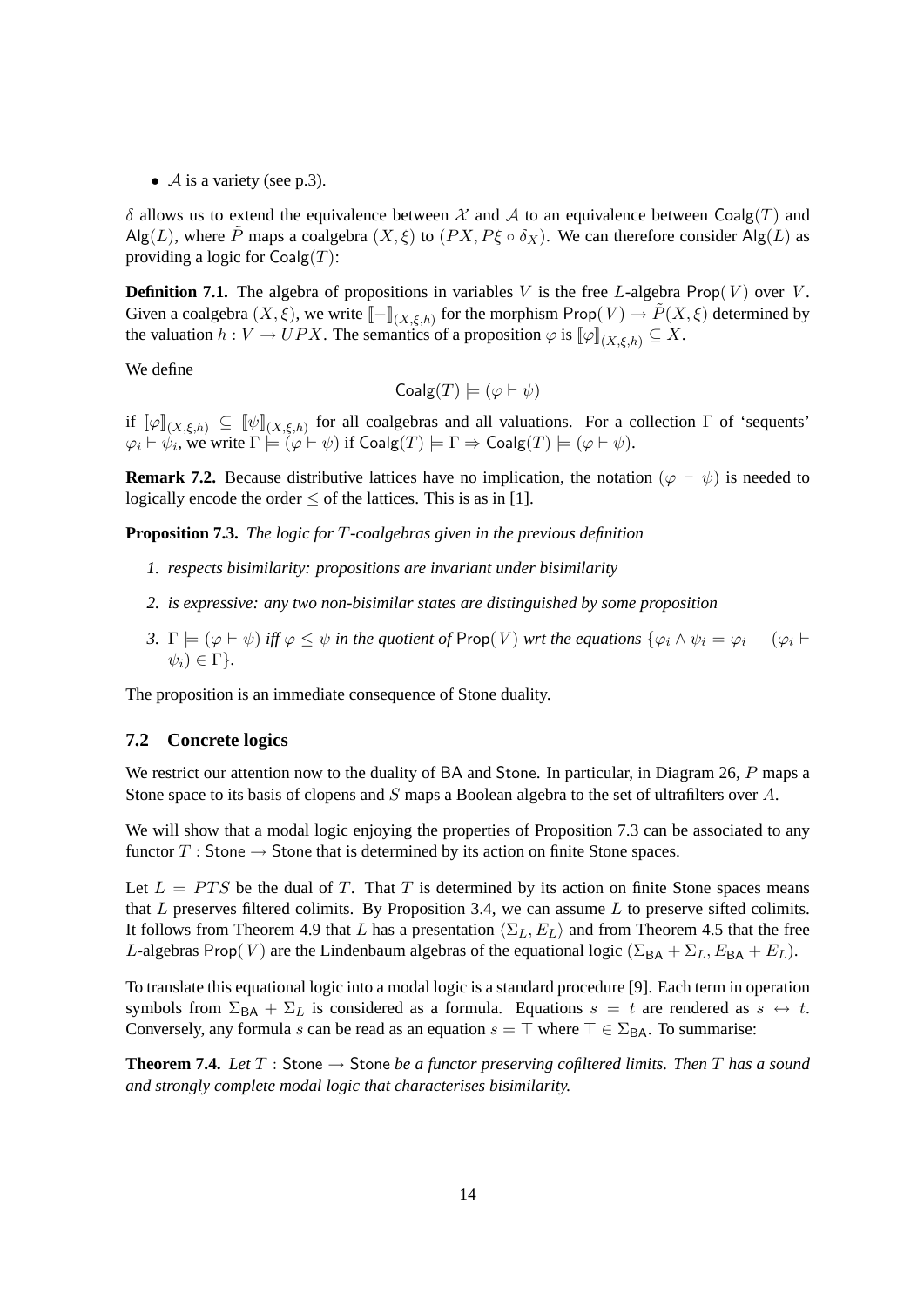**Example 7.5.** 1. Stone coalgebras for functors built according to

$$
T \ ::= \ K \ | \ Id \ | \ T \times T \ | \ T + T \ | \ T^N \ | \ \mathcal{P} T
$$

(K a constant, N a finite constant, P powerspace) were considered in [21]. All these functors preserve cofiltered limits and the above theorem summarises most aspects of that paper.

- 2. Given a Stone space  $(X, \mathcal{O}X)$  define  $\mathcal{H}(X, \mathcal{O}X) = (\mathcal{H}X, \mathcal{H}\mathcal{O}X)$  as  $\mathcal{H}X = \{h \subseteq PX\}$ .  $HOX$  is generated by the sets  $\Box a = \{h \in \mathcal{H}X \mid a \in h\}$ . Then H is a functor on Stone. Its dual has a simple presentation: One unary operation  $\Box$  and no equations.
- 3. Define  $\mathcal{H}^{\uparrow}(X) = \{h \subseteq PX \mid h \text{ upward closed }\}.$  Then  $\mathcal{H}^{\uparrow}$  is a functor on Stone. Its dual is presented by a unary operator  $\Box$  and an equation saying that  $\Box$  is monotone.  $\mathcal{H}^{\uparrow}$ -coalgebras were studied in [12].

### **8 The Finitary Modal Logic of Set-Coalgebras**

The aim of this section is to associate a strongly complete modal logic to suitable functors  $T :$  Set  $\rightarrow$ Set. As we are interested here in classical propositional logic the logic will be given by a functor  $L_T$ : BA  $\rightarrow$  BA. That is we are concerned with the following situation

$$
L_T \stackrel{\frown}{\bigcirc} \mathsf{BA} \stackrel{P}{\xrightarrow{\qquad}} \mathsf{Set} \stackrel{\frown}{\bigcirc} T \tag{27}
$$

where S maps an algebra to the set of its ultrafilters and P is the contravariant powerset. Note that S and  $P$  take a meaning here that differs from the previous section.

Assuming that T preserves finite sets, we define  $L_T$  to be  $L_T A = P T S A$  on finite BAs and then extend  $L_T$  continuously to all of BA. As  $L_T$  preserves filtered colimits, we can associate a modal logic to it, as explained in Section 7. This logic is sound and strongly complete for Stone-coalgebras for the dual  $\overline{T}$  of  $L_T$ . Here, we show that strong completeness also holds wrt T-coalgebras.

Note that Diagram 27 is an instance of Diagram 17. From (19) we obtain a natural transformation  $\delta: L_T P \to PT$  which in turn yields, as in (20), a functor  $\tilde{P}$  : Coalg(T)  $\to$  Alg( $L_T$ ).  $\tilde{P}$  now induces a semantics exactly as in Definition 7.1. But we cannot use Proposition 7.3 to prove completeness as we do not have a dual equivalence between BA and Set. We proceed as follows:

Suppose  $\Gamma \not\vdash \varphi$ . Let A be the free  $L_T$  algebra quotiented by Γ. By Theorem 5.3, there is a T-coalgebra on SA such that  $\iota_A : A \to PSA$  is an  $L_T$ -algebra morphism.  $\iota_A$  maps all propositions in  $\Gamma$  to all of SA, but  $\varphi$  only to a proper subset. Therefore there is an element in SA satisfying Γ and refuting  $\varphi$ . We have shown:

**Theorem 8.1.** Let  $T : Set \rightarrow Set$  *preserve finite sets and weakly preserve cofiltered limits. Then*  $T$ *has a sound and strongly complete modal logic.*

**Remark 8.2.** 1. The weak preservation of cofiltered limits means, in particular, that all projections in the final sequence are onto. The only example of a functor we are aware of that does not satisfy this condition is the finite powerset functor, see [33]. And indeed, standard modal logic is strongly complete wrt Kripke frames, but not wrt finitely branching ones.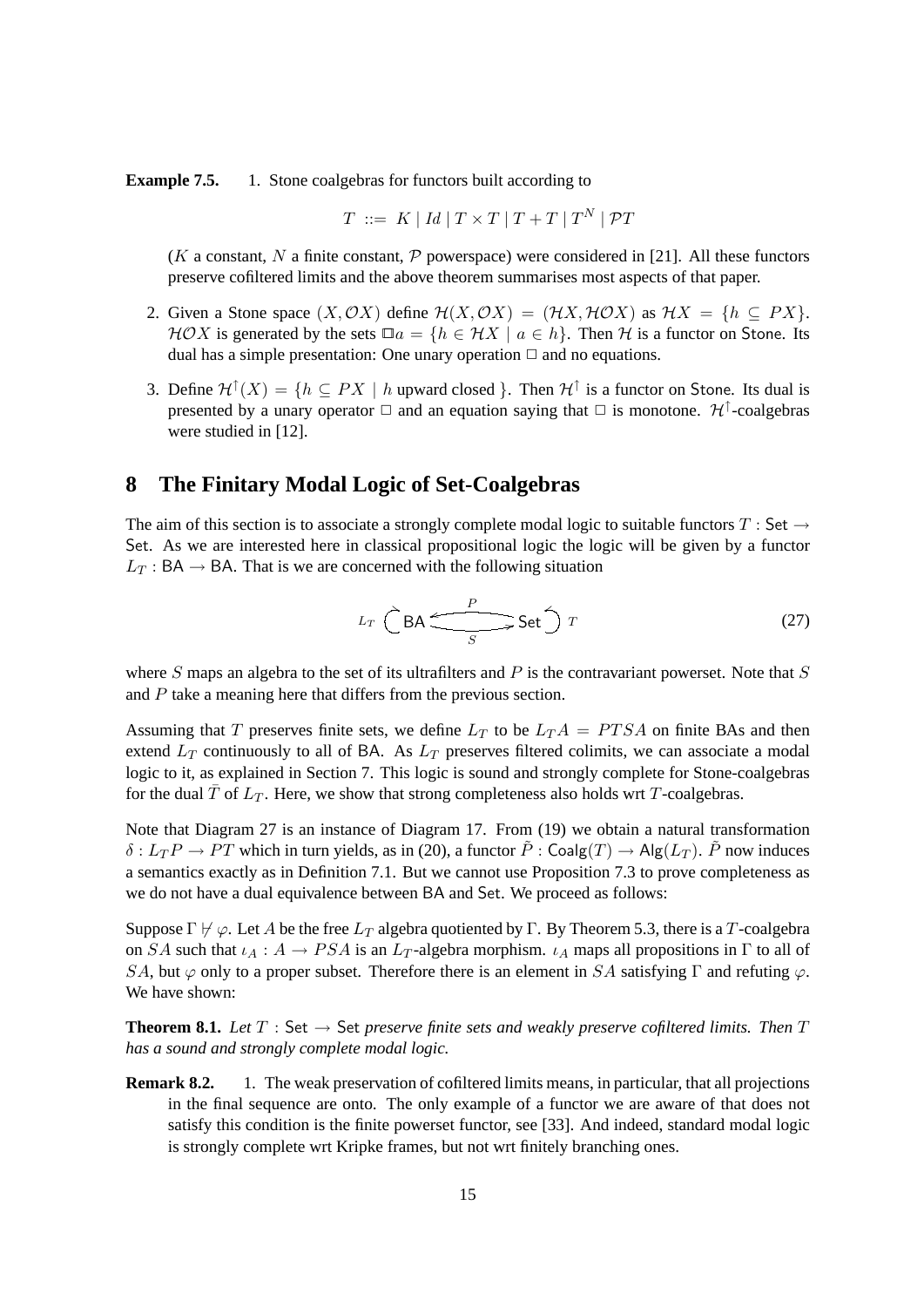- 2. The probability distribution functor [32] does not preserve finite sets. And indeed, modal logics for probabilistic transition systems, see eg [13], are not strongly complete. Similarly for  $TX =$  $K \times X$  where K is an infinite constant.
- 3. In contrast, we can extend our result to functors  $X \mapsto (TX)^K$  for infinite K if T preserves finite sets. Indeed,  $T^K$  is a cofiltered limit of the functors  $T^{K_i}$  where  $K_i$  ranges over the finite subsets of K. We can now apply the theorem to obtain logics  $L_{T^{K_i}}$  and then extend the result to the colimit of the  $L_{T^{K_i}}$  and the limit of the  $T^{K_i}$ . This allows us to include functors such as  $(\mathcal{P}X)^K \cong \mathcal{P}(K \times X)$ , K infinite (which give rise to labelled transition systems).
- 4. In [20] it was shown that one can have such a theorem if a suitable h as in (21) exists. Here we gave conditions under which this is indeed the case.

**Example 8.3.** 1. The functors built according to

$$
T \ ::= \ N \mid Id \mid T \times T \mid T + T \mid T^{K} \mid \mathcal{P}T
$$

(K a constant, N a finite constant, P powerset) were studied in [26, 14]. Their completeness results are extended here to strong completeness.

- 2. The double contravariant powerset functor  $2^{2-}$  does not preserve weak pullbacks [28] and therefore cannot be treated by Moss's coalgebraic logic [24]. But it does satisfy the assumptions of the theorem and  $L_{2^{2-}}$  has a particularly simple presentation: one unary operation symbol  $\Box$ and no equations.
- 3. Similarly, but more importantly, the subfunctor  $UpX$  of  $2^{2^X}$ , which takes as values upward closed sets of subsets, does not preserve weak pullbacks [12].  $L_{Up}$  can be presented by one unary operator  $\Box$  and one equation expressing that  $\Box$  is monotone. Coalgebras for that functor are also known as monotone predicate transformers. They provide a natural semantics for logics of 2-player games, mentioned in the introduction.

### **9 Conclusion**

**Summary** The purpose of the paper was to associate a finitary modal logic to a functor  $T$ , so that the logic is strongly complete wrt  $T$ -coalgebras. We took up the idea, well-established in domain theory [2], that a logic for the solution of a domain equation  $X \cong TX$  is given by a presentation of the dual L of T. We characterised those functors on a variety that have a presentation (Theorem 4.9).

In a second move, we related two pairs of Stone dualities, one for the logic and one for the semantics. Distilling the essence of the algebraic completeness proof of modal logic via the Jonsson-Tarski The- ´ orem, our second main contribution is Theorem 5.3 relating algebras on Ind and Pro-completions. It yields strong completeness for a large class of Set-functors, see Example 8.3.

One of the main aspects of this work is that it makes use of the notion of the presentation of a functor in order to separate syntax and semantics. The syntax is given by the presentation, the semantics in terms of natural transformations between functors. This led to a syntax-independent proof of Theorem 8.1.

An important point is that we do not need the assumption that  $T$  is finitary. This assumption is powerful when working with  $T$ -algebras, but it is much less so for  $T$ -coalgebras. Similarly, we do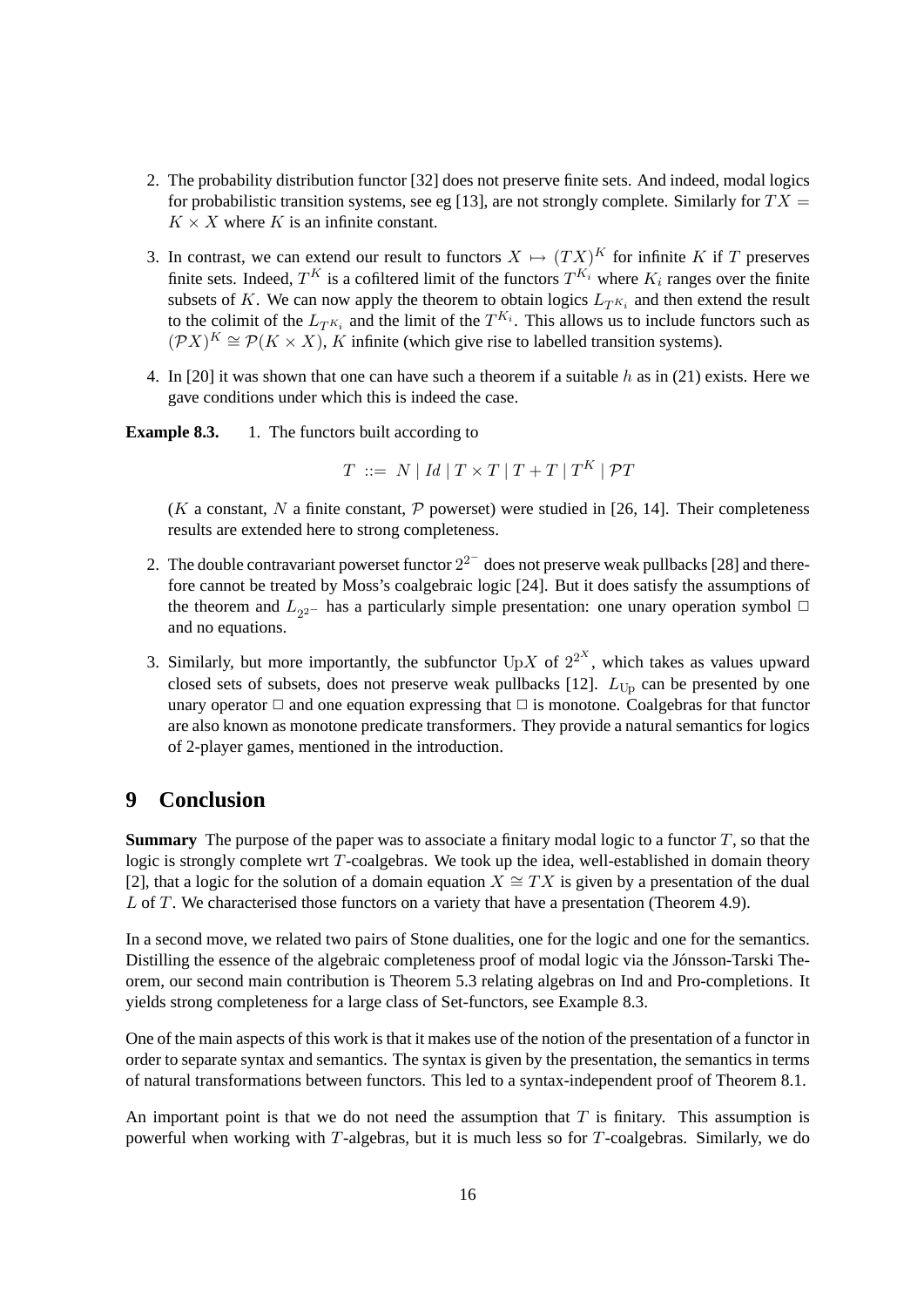not need that  $T$  preserves weak pullbacks. Each of these assumptions would exclude fundamental examples.

Further, we find it important not to restrict our attention to Set-coalgebras. In all of domain theory, the systems are based on topological spaces. In fact, in any situation where one wants to incorporate a notion of admissible or observable subset, one is quickly led to a topological setting.

**Future work** Our approach can be extended to cover, on the semantic side, coalgebras over presheaves, and on the algebraic side, many-sorted algebras. This will allow us to obtain results about logics for name-passing calculi.

Can our characterisation theorem be extended to treat infinitary logics?

If Alg(L) is a variety, does  $L : A \to A$  then preserve sifted colimits (converse of Theorem 3.1)? It is true for  $A =$  Set but the proof in [8, III.4.9] does not generalise.

The reason for getting strong completeness is that in a Stone duality any algebra can be represented by a space (see eg Theorem 8.1). For completeness, it is enough if free algebras can be represented. An example for this situation is propositional logic with countable conjunctions where strong completeness fails. Algebraically, this means that only the free countably complete Boolean algebras can be represented as algebras of subsets [18]. It will be interesting to extend our approach to settings like these.

#### **References**

- [1] S. Abramsky. Domain theory in logical form. *Annals of Pure and Applied Logic*, 51, 1991.
- [2] S. Abramsky and A. Jung. Domain theory. In *Handbook of Logic in Computer Science*. OUP, 1994.
- [3] P. Aczel. *Non-Well-Founded Sets*. Stanford, 1988.
- [4] P. Aczel and N. P. Mendler. A final coalgebra theorem. In *Category Theory and Computer Science*, volume 389 of *LNCS*, 1989.
- [5] J. Adámek and J. Rosický. *Locally Presentable and Accessible Categories*. CUP, 1994.
- [6] J. Adámek and J. Rosický. On sifted colimits and generalized varieties. Th. Appl. Categ., 8, 2001.
- [7] J. Adámek, J. Rosický, and E. M. Vitale. Varieties. Draft available at http://www.math. muni.cz/˜rosicky.
- [8] J. Adámek and V. Trnková. Automata and Algebras in Categories. Kluwer, 1990.
- [9] P. Blackburn, M. de Rijke, and Y. Venema. *Modal Logic*. CUP, 2001.
- [10] M. Bonsangue and A. Kurz. Presenting functors by operations and equations. In *FoSSaCS'06*, LNCS, 2006.
- [11] M. Gehrke and B. Jónsson. Bounded distributive lattices with operators. *Math. Japonica*, 40, 1994.
- [12] H. Hansen and C. Kupke. A coalgebraic perspective on monotone modal logic. In *CMCS'04*, ENTCS, 2004.
- [13] A. Heifetz and P. Mongin. Probabilistic logic for type spaces. *Games and Economic Behavior*, 35, 2001.